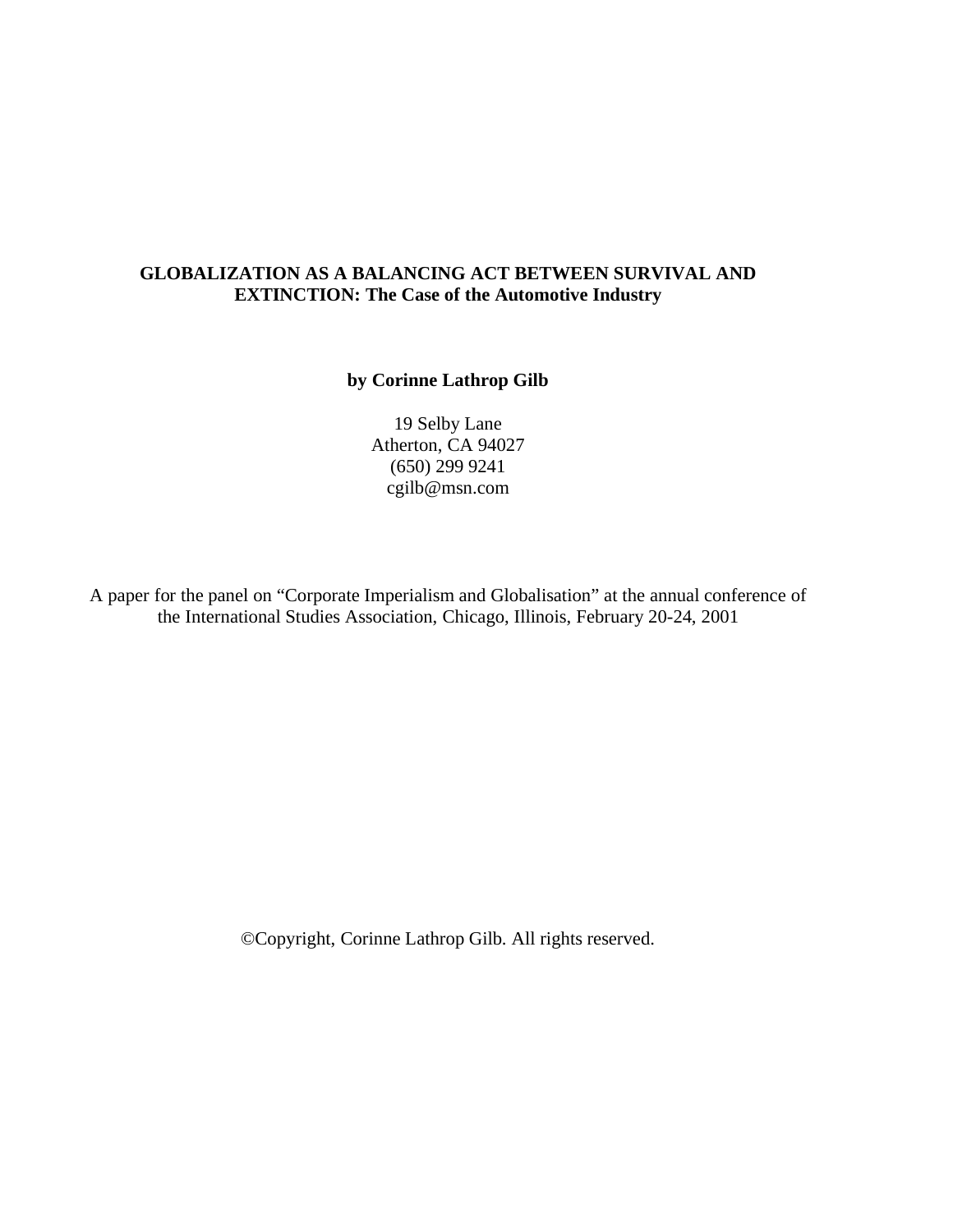A paper for the annual conference of the International Studies Association, Chicago, Illinois, February, 2001.

# **GLOBALIZATION AS A BALANCING ACT BETWEEN SURVIVAL AND EXTINCTION: The Case of the Automotive Industry**

by Corinne Lathrop Gilb

 At the end of the work day on January 3, 2001 a group of American industrialists stood before TV cameras in Austin, Texas to report on their day of conferencing with U.S. president-elect George W. Bush. Flanked by the CEO of Cisco, John Chambers, and the chairman of General Electric, Jack Welch, billionaire Steve Forbes, the group's spokesman, reported that the U.S. economic growth rate was falling rapidly. He cited an 18 percent drop in General Motors' new vehicle sales in December, 2000 compared with December, 1999 and reported that the auto industry expected to sell over one million fewer vehicles in 2001 compared with 2000. General Motors' profits actually went down 92 percent in the fourth quarter of 2000 partly because of heavy losses overseas, especially in Europe and especially in Germany. January's sales were up again, but the car companies were unsure about the rest of  $2001$ .<sup>1</sup> Decline in demand for automobiles was usually a harbinger of general economic slowdown.

 This could be bad news for the world since the automotive industry played such a large role in the world's economy. In the early 1990s the world automotive industry directly employed some four million workers. Another ten million manufactured related materials and components. Another six million sold or serviced vehicles. The total number of workers in the industry worldwide was some twenty million  $-$ two thirds of the population of Canada. $^2$  There were also the families of workers. If each worker had two others in his or her immediate family – certainly a conservative assumption – this would put the total number of people directly affected at least 60 million, more than the size of Great Britain's population. In the mid90s the U.S. Department of Commerce calculated that every General Motors job had a direct impact on five more jobs.<sup>3</sup>

 Many people took facts like these as evidence that automotive companies were powerful, especially since they operated globally. Yet, neither scale nor scope by itself assured profitability or perpetuity. People often failed to recognize how vulnerable the companies were.

Over the  $20<sup>th</sup>$  century, numerous car companies had faded away or been absorbed by bigger companies. In 1921 the U.S. had 88 major auto companies; by 1926, 45; by 1935, 10; by 1998, two, not counting transplants and recognizing that DaimlerChrysler was a German company. General Motors almost collapsed in the early '90s; 23 of its plants were slated for closing, and 74,000 workers were laid off. In late 1999, there were rumors that the company might be subject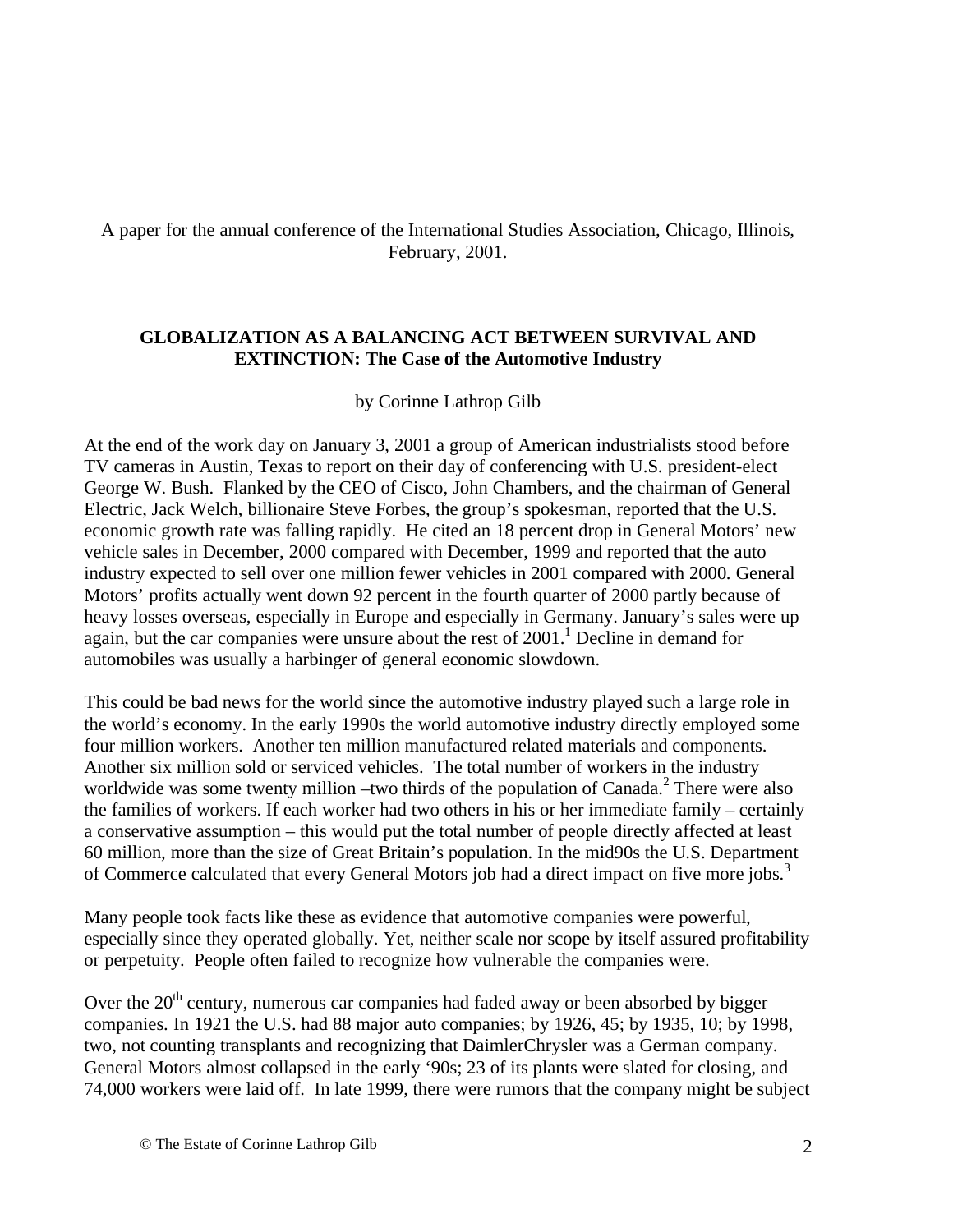to takeover and split-up, the prize being the communications satellite belonging to Hughes Electronics, a GM subsidiary. By March 24, 2000 GM's market capitalization was at \$53.6 billion and Hughes had a market capitalization at \$19.3 billion. (Roger Smith had bought GM's stake in Hughes for a reported \$5.2 billion.) By January, 2001 the Chrysler division of DaimlerChrysler had depleted its cash reserves, and the overall company was in such deep trouble that other auto companies were expressing interest in acquiring parts of it.<sup>4</sup>

Measured in Wall Street stock prices, the American car companies were no longer as important as they once were. GM was still the largest manufacturing company in the world in terms of sales, with \$161 billion worth of sales worldwide in 1998, but GM's market capitalization of \$90.2 billion in late 1999 was not impressive compared with General Electric's \$452 billion. GM's \$2.9 billion profits in 1999 were less than a third of General Electric's \$9.3 billion. The pending merger of American On Line and Time Warner to become the largest media and communications company in the world distressed car company executives who liked to think of their industry as Number One.<sup>5</sup>

Foreign automakers in the U.S. were an increasingly competitive challenge. The combined share of Asian vehicle makers in the U.S. was 28.4 percent of U.S. vehicle sales in October, 1999.<sup>6</sup> GM's share of U.S. vehicle sales fell to 27.1 percent in November, 1999, its smallest share since the  $1920s$ <sup>7</sup>

The fact is that American auto companies are an endangered species. Several decades ago American journalists referred to the Big Five. Later, they wrote about the Big Four; then, the Big Three. If GM were split up there would then be only the Big One. Ford Motor, in deep trouble in 2000 because of failures in the Firestone tires on Ford Explorers, nevertheless had the advantage of being shored up by the Ford family's combined assets.<sup>8</sup>

 The same kind of attrition was taking place among auto companies on a worldwide basis. The number of British firms making vehicles dropped from 88 in 1922 to 22 in 1937, with six of them serving three-fourths of the market.<sup>9</sup> The more than 150 integrated motor vehicle manufacturers in France in the 1920s had dwindled to just over 40 by the 1950s. By the late 1950s the total number of carmakers in Western Europe had dropped to 34. By 1980 there were only ten major companies, not counting two from abroad.<sup>10</sup> Although, according to Weihrich,<sup>11</sup> in the 1990s about 175 companies produced the over 45 million cars, buses, and trucks sold around the world, some journalists were already referring to the world's Big Ten, Seven or Six OEMs. Soon it might be five or even four.

 Critics of the automotive industry expressed concern about the size and global nature of the surviving companies, just as there was concern about the size and dominance of Microsoft. To a lower-level employee of an auto company, certainly the company looked powerful. To the companies, the picture looked different. It was "eat or be eaten", "grow or die".

# **Early Globalization**

 In the 1980s and 1990s, American labor union leaders, some third party political contenders such as Ross Perot and Pat Buchanan, and some academics and intellectuals tied to the labor unions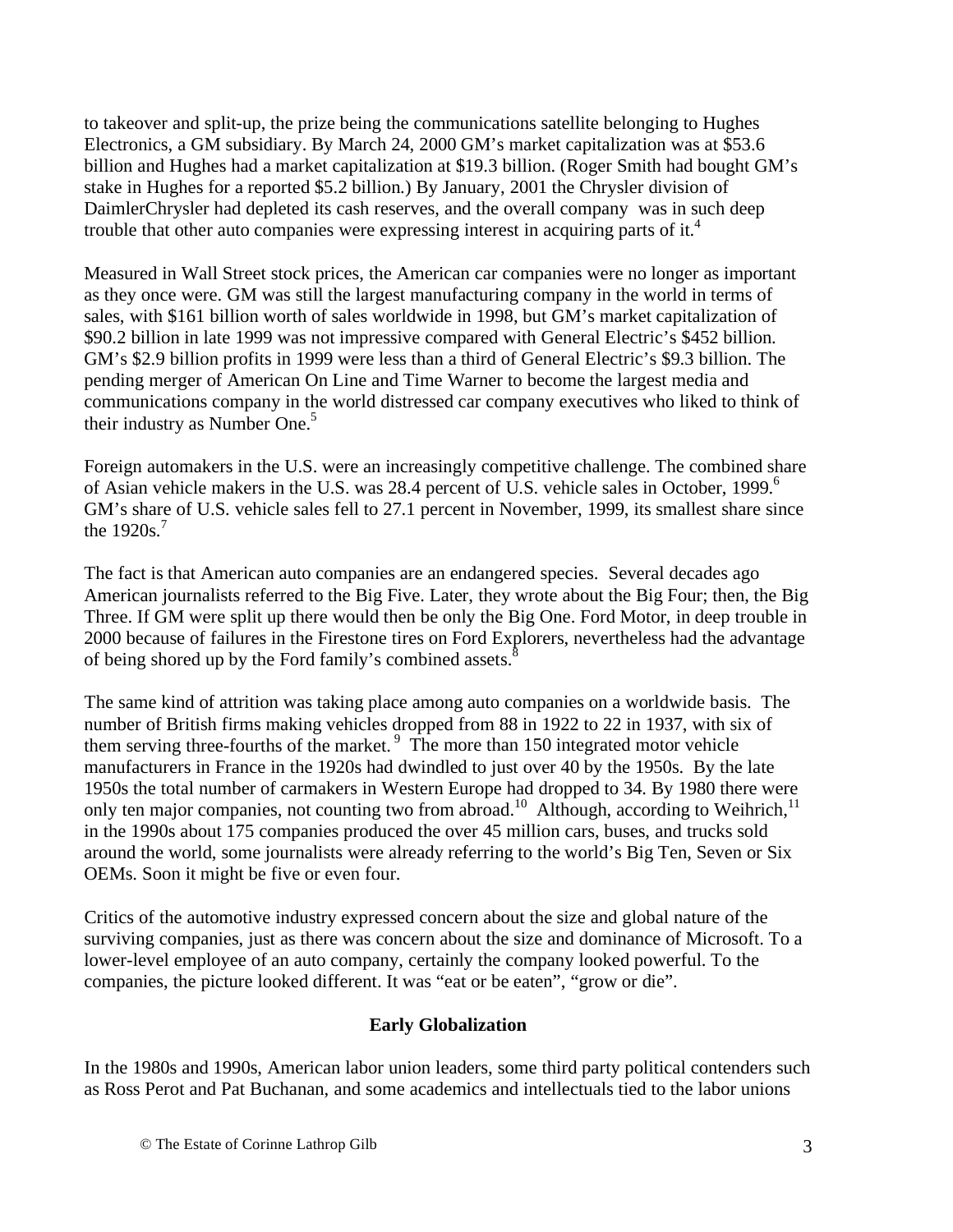such as Barry Bluestone complained about the overseas spread of American manufacturing.<sup>12</sup> Collective bargaining was supposedly a way of redressing the imbalance of power between employers and workers. However, when a company became transnational, the labor unions with which it dealt found it almost impossible to become equally transnational, despite Marxist rhetoric about the international proletariat. The complaint was that companies manufactured abroad because labor was cheaper there and workers less organized.

 The record of the automotive industry clearly shows that the primary motive for establishing branches abroad was not a search for cheaper or more tractable labor. Many of the earliest auto assembly plants abroad and many in less developed countries today were established simply to put cars together from U.S.-made knockdown kits because it is easier and cheaper to ship knockdown kits than to ship assembled cars. Since the car companies established operations abroad decades before the United Auto Workers was created, obviously they were not trying to avoid the union. Ford Motor began its expansion into Canada in 1904, one year after the company was founded in 1903. Three years after GM was put together, GM acquired a foreign subsidiary. Neither move was motivated by a search for cheaper labor. GM's first move into Canada was the result of a personal relationship between Billy Durant and R. Samuel McLaughlin. Later, the purpose was to access new markets. When cars were expensive toys for the rich (of whom there were few), and manufacturing entailed initial high investments, foreign sales were necessary to sell enough cars to enable profits. Initial investments were still high after assembly lines and mass production were introduced. To aggregate enough profits to compensate for initial costs, foreign markets needed to be accessed. A search for economies of scale was also what motivated Henry Ford to buy rubber plantations abroad.<sup>13</sup>

 To sell within a country or trading bloc it was often necessary to manufacture within that country or trading bloc. Before World War I approximately one-fourth of the people of the world lived within the British empire. Trade among members of the British Commonwealth received some preferential treatment from 1907 onward and more from 1919 and after. To share in that preferential treatment, a company should have a presence somewhere within the empire. The same kind of motive operated in the 1960s after the European Economic Community had been formed and after various other trading blocs were put together in the world. High national or trading bloc tariff barriers and domestic content laws in many countries meant that to sell abroad at a profit an American company had to be abroad.<sup>14</sup> By the 1980s when the American market had become saturated so that sales growth was largely restricted to the rate of replacements (perhaps three percent a year), emerging markets with an annual sales growth potential of perhaps 15 percent looked all the more enticing. In the latter part of the  $20<sup>th</sup>$  century, as Dr. Wolfgang Ziebart (member of BMW's management board) said at an automotive congress in January, 2000, being a global player made it easier to deal with currency fluctuations and fluctuations in demand in particular regions and to avoid being dependent on individual markets.

Ford's first foreign auto plant in 1904 was in Windsor, Ontario across the river from Detroit. That same year, Percival Perry helped form a company in England to sell Fords throughout Europe. By 1908 (the same year Ford opened its new assembly plant in Highland Park, Michigan) Ford had a branch in England with Perry as branch manager. By 1913 Ford had produced 6000 of the 25,000 cars ever produced in England.<sup>15</sup>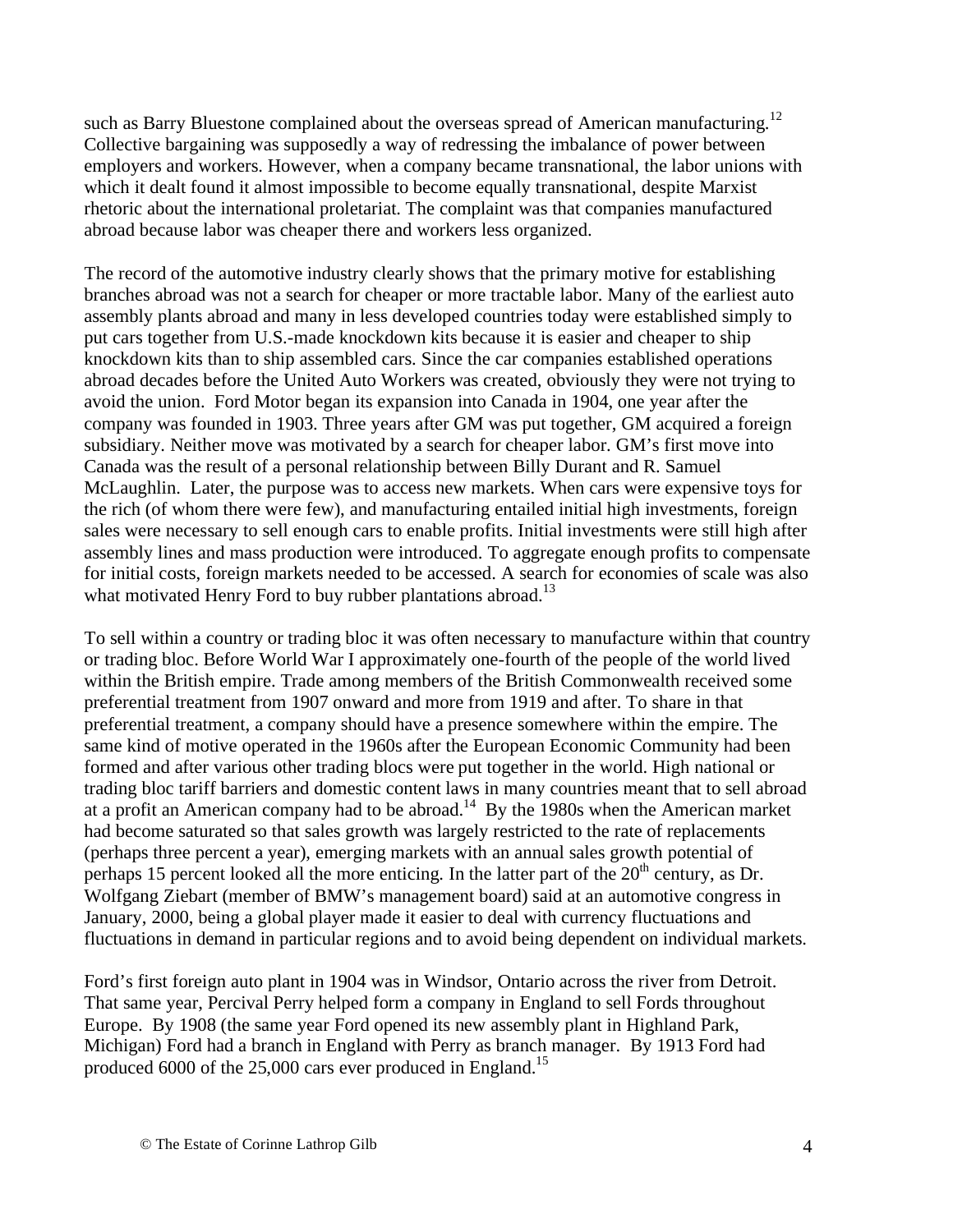GM and Ford lost control of their plants in Spain during the Spanish civil war in the 1930s, but- by the time World War II began-- GM had Vauxhall Motors in England and Adam Opel AG in Germany, and operations in Canada, Mexico, Argentina, Uruguay, Belgium, Sweden, Denmark, Egypt, Java, Australia, New Zealand, India, South Africa, Japan, and China.<sup>16</sup> Ford had its huge English Dagenham plant and other operations in England, and operations in Ireland, France, Germany, Belgium, Holland, Denmark, Brazil, Chile, Argentina, Mexico, South Africa, and Japan. Ford Company, Ltd. headed by Sir Percival Perry also had sales offices in Portugal, Italy, Greece, the Middle East and North Africa.<sup>17</sup>

### **The 1950s and 1960s**

 The steep rise of Latin American tariffs on imports of assembled vehicles during the 1930s was an incentive for auto companies to establish local assembly plants there.<sup>18</sup> In 1950 some smaller U.S. car companies such as Studebaker, Packard, and Willys followed the example of Ford, GM, and Chrysler and began to produce in Mexico. Before the mid60s many European assemblers and importers were also operating in Mexico.<sup>19</sup>

If local content requirements became too onerous, companies could not import enough of the parts that they needed. When Mexico increased its domestic content requirement from 20 percent to 60 percent and pursued other more stringent import substitution policies, the 17 foreign vehicle manufacturers in Mexico dwindled to nine by the end of the 1960s and to seven by 1972.<sup>20</sup> It was in reaction to Mexico's restrictions that American car companies expanded their operations in Canada. In January, 1965 the U.S.-Canada Automotive Products Agreement was signed allowing GM, Ford, and Chrysler to rationalize production across the two markets.

 A number of other less-developed countries pursued import-substitution policies in the 1960s, Brazil among them. With its large potential market, Brazil was especially attractive. Volkswagen-Brazil was established in March, 1953 and Mercedes-Benz-Brazil was operating its truck assembly plant in Brazil by September,  $1956<sup>21</sup>$  Soon Brazil had eleven companies producing vehicles, including Toyota.

 Increased competition in the U.S. from foreign cars helped provoke American companies to produce more abroad. Before the mid60s, dozens of foreign manufacturers were selling vehicles in the U.S. market. The first Volkswagen Beetle arrived in the U.S. from Germany in 1949; the first official exports of it to the U.S. began in 1950. By 1955 the U.S. had 251 VW dealers. Nissan began selling cars in the U.S. in 1958; Renault, in 1959. By the 1960s, Japan – highly dependent on commodity imports, especially oil – had to pay for the imports some way and so officially adopted the motto "export or die".<sup>22</sup> Conditions in Japan forced the Japanese producers to innovate both in process and product.<sup>23</sup> Japanese companies could make cost-competitive small cars because skilled labor and steel were cheap there. Japanese car and truck exports to the U.S. grew tenfold between 1967 and 1971.<sup>24</sup>

 The American car companies' response to such challenges was to accelerate overseas production to wherever it was feasible. During the '60s Chrysler evolved Chrysler-United Kingdom-Ltd. as a wholly owned subsidiary of Chrysler Corporation; increased its stake in Simca in France; acquired a Spanish truck maker; and made new acquisitions in Latin America. Soon – like the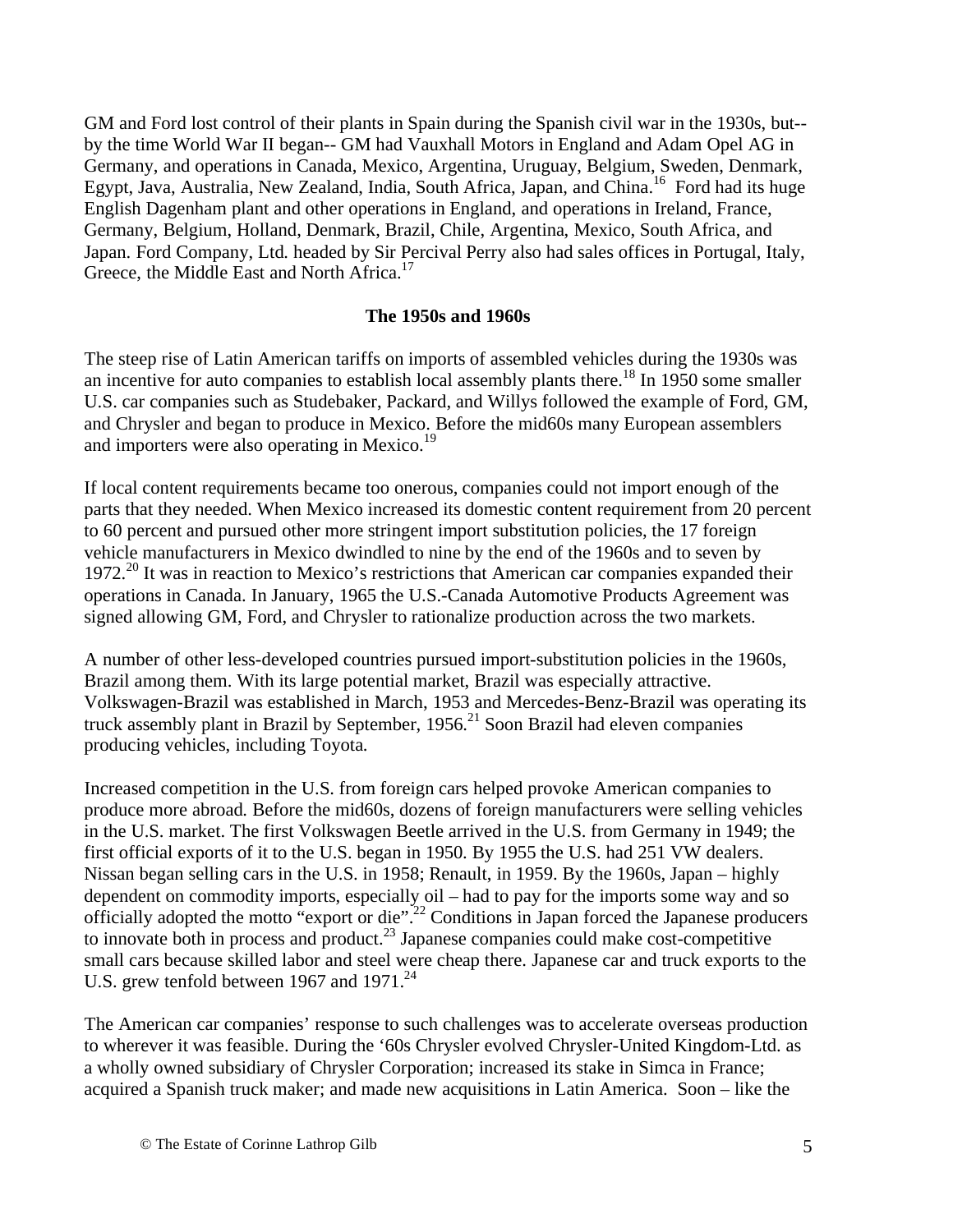other Detroit auto companies – it had dealings on six continents. By the end of the decade Chrysler was operating plants in 18 countries.<sup>25</sup> In the early 1970s Chrysler went on a worldwide acquisition binge. Ford increased its overseas production from 45.6 percent in 1970 to 57.6 percent in 1980.<sup>26</sup> By the '90s Ford had 22 plants in various European Union countries and many elsewhere. $27$ 

 In the 1960s and 1970s the emergence of the Eurocurrency market, the collapse of the Bretton Woods international currency exchange system and two oil price shocks provided the basis for phenomenal expansion of global financial flows in the  $1980s$ <sup>28</sup> When multinational corporations, often US companies operating in Europe, deposited their foreign currency earnings in Europe rather than repatriating them back home where they would become subject to capital controls, this accounted for much of the initial growth in Eurocurrency funds in the l960s. As the Eurocurrency markets grew and became more liquid, they became convenient for raising large loans."<sup>29</sup> "The development of Eurocurrency and the Eurobond markets in the 1960s "heralded the development of truly international financial markets."<sup>30</sup>

 Growth rates of six and seven percent, year after year, were quite common in Latin American and some Asian countries beginning in the  $1960s$ .<sup>31</sup> Japan was in a good position by the 1960s when its real income growth rate averaged eleven percent a year. While the exchange rate was still fixed at the early postwar level of 360 yen to the dollar, this "became a form of subsidy that made Japanese exports very price-competitive."<sup>32</sup> Each Japanese car company was part of a *keiretsu*, a conglomerate regrouped from the pre-World War II *zaibatsu* system with a bank as part of the group. This fact plus the high personal savings rate in Japan meant that the cost of capital for Japanese car companies was the lowest in the world.<sup>33</sup>

 Changes in international finance and currency arrangements were a key factor affecting car company globalization in the last third of the  $20<sup>th</sup>$  century. The dollar/yen exchange rate was a bonanza to Japanese car makers selling their cars in the U.S. Under the monetary system which had been set up at Bretton Woods, currency exchange rates were fixed and the dollar, based on gold, was the world's reserve currency. The valuation of the dollar had to be kept stable because of its role as the world's reserve currency. During the '60s the system grew increasingly unstable as the U.S. trade surplus shrank, long-term capital moved outside the U.S., and U.S. gold reserves dwindled. In 1971 the convertibility of the dollar to gold was suspended. By 1971 the dollar was so overvalued that it had to be devalued by six percent and an increase in the value of the yen against the dollar had to be negotiated. To control inflation the U.S. government mandated price and wage controls that lasted until 1973. In June, 1972 the British government decided to float the pound, a formal break with the fixed rate system. In 1973 exchange rates were again realigned but a new system of floating exchange rates was around the corner.

 The U.S. share of world vehicle production dropped from 76 percent in 1950 to 45.9 percent in 1965.<sup>34</sup> Foreign vehicle imports into the U.S. were increasing.

 By the 1960s, Japan – highly dependent on commodity exports, especially oil – officially adopted the motto "export or die".<sup>35</sup> Conditions in Japan forced the Japanese producers to innovate both in process and product.<sup>36</sup> Japanese companies could make cost-competitive small cars not only because of Japan's low-cost skilled labor and cheap steel but also because capital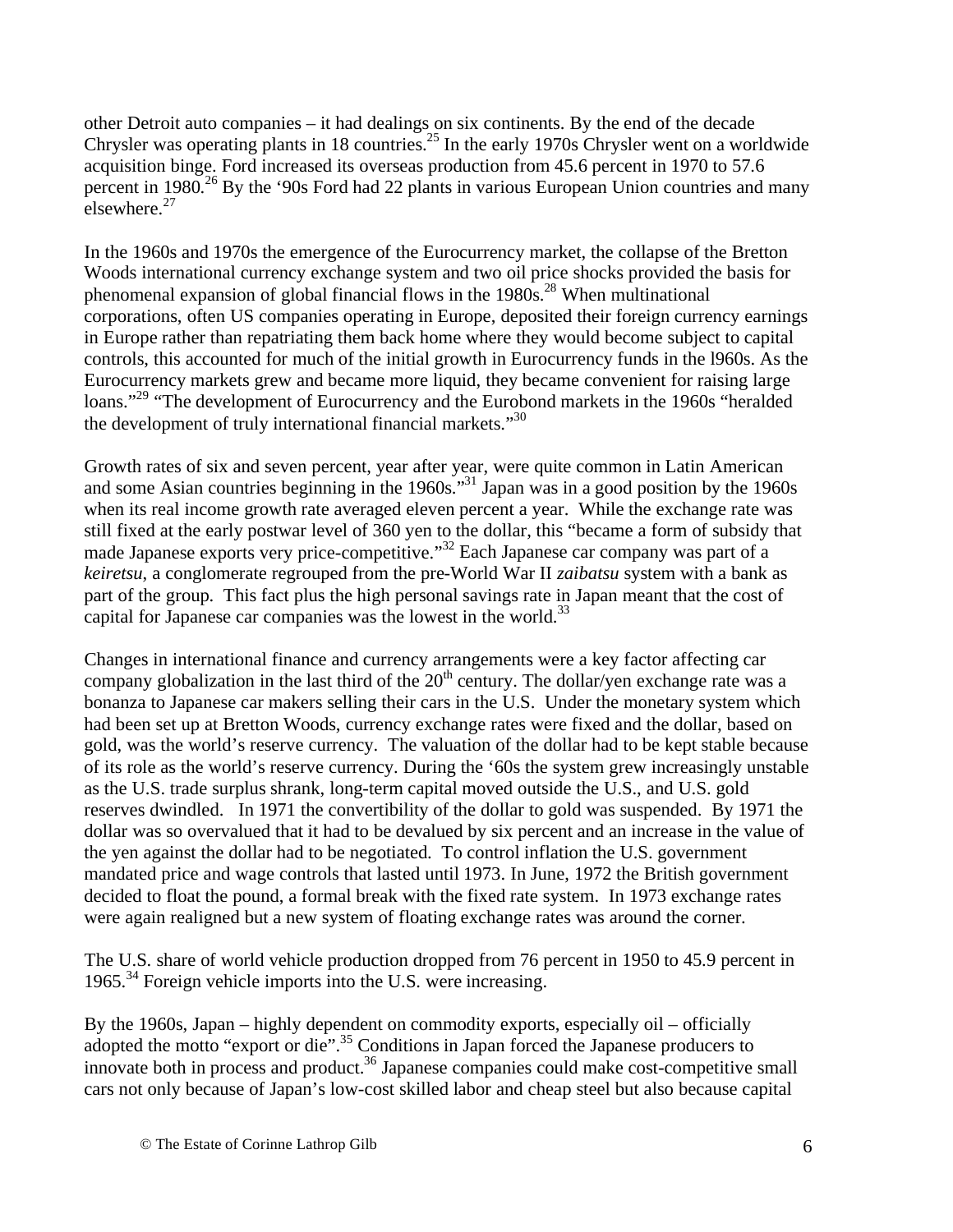was cheaper there. Japanese car and truck imports into the U.S. grew tenfold between 1967 and 1971.<sup>37</sup> Foreign car imports in general had become 15 percent of the U.S. market by 1971. Of the world's seven million cars built in 1950, North American assembly plants built 85 percent; by 1970, they built 41 percent of the world's  $22$  million.<sup>38</sup>

### **The 1970s**

A floating exchange system for the world was formally installed by the middle of the 1970s. Because the U.S./Japanese balance of payments heavily favored Japan, the yen was still cheap in relation to the dollar so that Japanese cars sold for less in the U.S. than American cars.

As oil prices quadrupled because of OPEC action in October, 1973, the Japanese oil bill rose from its \$4.5 billion level in 1972 to \$21.2 billion in 1974.<sup>39</sup> When the Japanese economy "was thrown into simultaneous inflation and stagnation<sup> $1,40$ </sup> "... a strong export drive dramatically reversed Japan's current account balance from a \$500 million deficit in 1975 to a surplus of \$17 billion in 1978."<sup>41</sup> "From 1973 through 1978, the net savings by the household sector of the United States declined sharply while net investment by the corporate sector increased sharply from 1975 on."<sup>42</sup> This exerted a strong pressure on American interest rates. The paucity of American household savings and the large U.S. adverse balance of payments could have been disastrous had it not been for the fact that Japan kept the bulk of its reserves in U.S. treasury bills.<sup>43</sup> In other words, Americans had to borrow foreign savings to make up for the fact that they did not save enough.<sup>44</sup>

 After the Iranian revolution began in December, 1978 and a second oil crisis ensued, the European Community began its move toward a single European currency bloc in 1979 when it formed the European Monetary System to protect its members from the volatility of the dollar. Unlike most other industrial countries, the U.S. maintained price controls on domestic oil production. "The world moved into a period of uncoordinated policies against the looming problem of high interest rates and Third World debt."<sup>45</sup>

The U.S. car companies were suffering in the 1970s from the stagflation of the Vietnam War period, high interest rates, sudden high oil costs, numerous governmental regulations requiring expensive responses, and the inroads of foreign competition, especially Japanese. Between 1950 and 1979 the American share of world vehicle markets was nearly halved.<sup>46</sup> By 1978 foreign car imports took almost 28 percent of the U.S. market. Helped by the continuing strong dollar, Japanese cars accounted for one-third of the imports.<sup>47</sup>

One American car company response was to buy stakes in foreign companies. For example: Ford held 25 percent of Mazda in the early '70s and 33 percent by 2000. By the summer of 1997 Ford held eight of Mazda's board seats and half of its managing director posts.<sup>48</sup> Having 9.4 percent of Kia in 1998, Ford was considering increasing its stake to 51 percent. Ford bought Jaguar, Aston Martin, and Volvo outright. Chrysler owned 24 percent of Japan's Mitsubishi in 1985 but gradually reduced its share to less than three percent until DaimlerChrysler negotiated to buy a large share again. In 1990 GM bought 50 percent of Saab and later acquired the whole company.49 As of 1994, GM owned 37.5 percent of Japan's Isuzu Motors and by 2000, 49 percent. Up to 1992 GM had a stake in Korea's Daewoo; in 1999 GM began a relationship with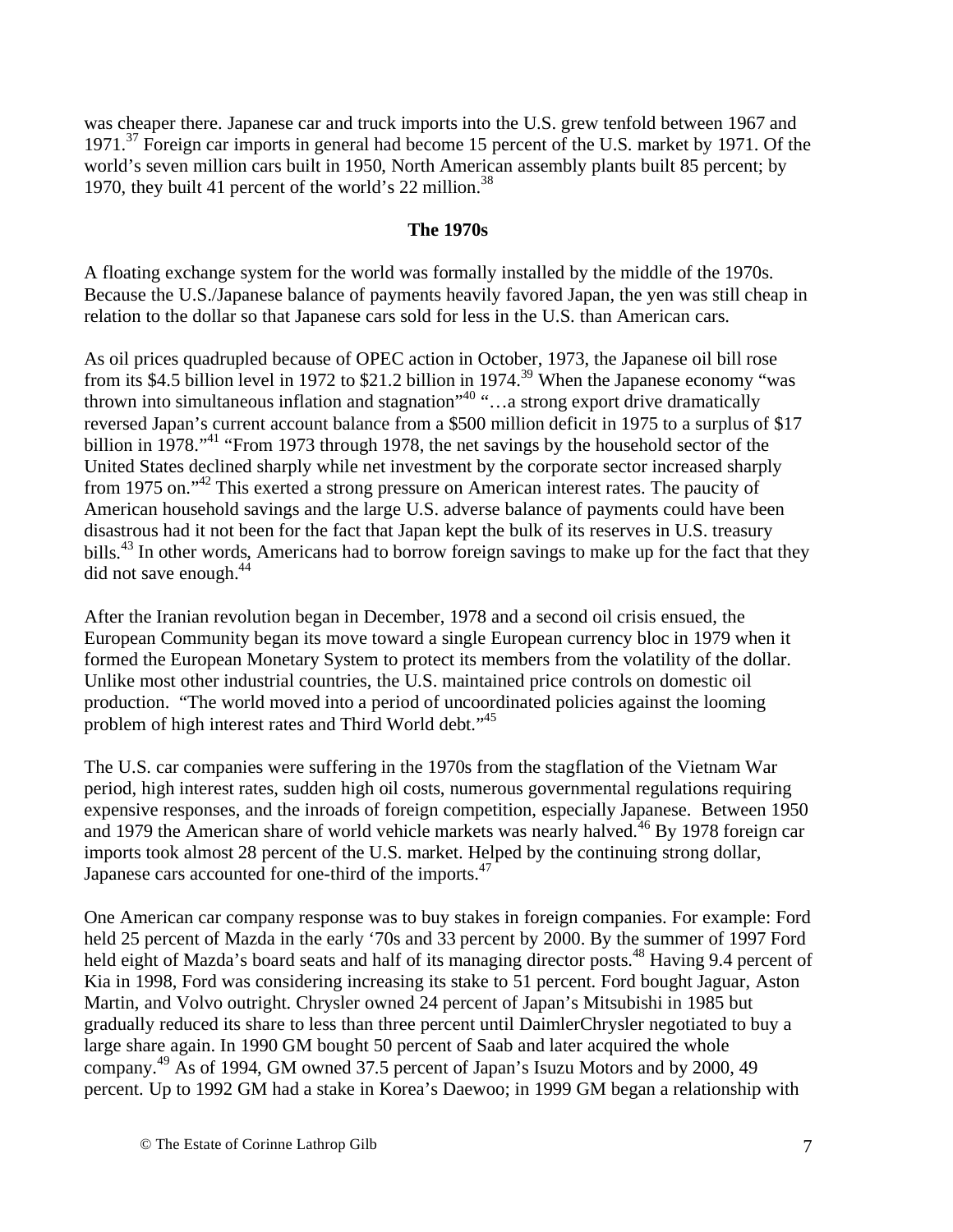Honda and acquired 21 percent of Japan's Fuji Heavy Industries, the maker of Subaru cars. By 2000 GM held 20 percent of Fiat and ten percent of Suzuki.<sup>50</sup> Early in 1980 General Motors joint ventured with the Japanese to operate plants in Ontario (CAMI) and California (NUMMI).

The U.S. trade balance and U.S. inflation got worse in the latter 1970s. When the value of the dollar fell rapidly, in October, 1978 it had to be defended by government action. For the car companies there was some respite. After a record downturn triggered by the 1973-4 oil crisis, the automotive industry's sales surged to record levels in  $1977$ <sup>51</sup>. Then, in 1979 the U.S. economy was sliding into deep recession. In 1980 combined losses of the American Big Four auto companies amounted to  $$42$  billion.<sup>52</sup> Chrysler was in such trouble that its overseas empire was collapsing. To stay afloat after its bonds and preferred stocks were downgraded, Chrysler had to sell its foreign branches and subsidiaries. Yet, in 1980, when Chrysler was operating under U.S. government supervision "because of its \$1.5-billion federal bailout plan, the company went on another worldwide merger search – this time at the government's request."<sup>53</sup> Ford was also in some trouble in 1980. When foreign-made cars, most of them coming from Japan, were 21.9 percent of the U.S. market by 1980, <sup>54</sup> the four leading U.S. car companies had located 37 percent of their production abroad.<sup>55</sup>

At first, the OPEC countries did not absorb their sudden gains into their domestic coffers. They invested their large surpluses in the international money markets, which "gave the international banks almost \$50 billion to recycle through the world economy during 1974-6, and large sums thereafter." The banks increasingly made loans to developing countries such as Brazil that were financially squeezed by high prices for imported oil.<sup>56</sup>

Economic conditions hurt car sales in the debtor countries where U.S. car companies were already invested. Paul A. Volcker, chairman of the Board of Governors of the U.S. Federal Reserve from 1979 to 1987, gives the following account: "At the end of 1974, the foreign loans of all banks to developing countries totaled \$44 billion; about one third had been made by American banks that were then leading the wave of internationalization in all areas of banking."57 "By the end of 1977, for the 150 or so U.S. banks with significant loans to the developing world, those loans totaled 150 percent of capital, much higher than any time in memory. By 1979 the ratio had increased slightly to 165 percent". Nine banks "had the equivalent of about 250 percent of their capital committed to loans to developing countries by the end of the 1970s."58 "The great bulk of the loans were denominated in dollars" removing the risk that their borrowers would be able to repay in their own depreciating currencies; the U.S. economy was inflationary.<sup>59</sup> "As the loans came due they were typically 'rolled over'."<sup>60</sup> "By the end of 1979, just as the second oil crisis broke, loans to developing countries reached \$233 billion, almost five times as much as five years previously."<sup>61</sup>

### **The 1980s**

 From mid-March, 1980 – responding to federal credit controls and Federal Reserve tightening – U.S. consumers suddenly stopped spending. The country found itself in what became known as the Volcker recession. Despite Federal Reserve restrictions on money supplies, inflation increased. By mid1981 the recession had deepened. By the end of 1982 the U.S. unemployment rate had risen to a postwar high of over 11 percent.<sup>62</sup> Auto company manufacturing plants were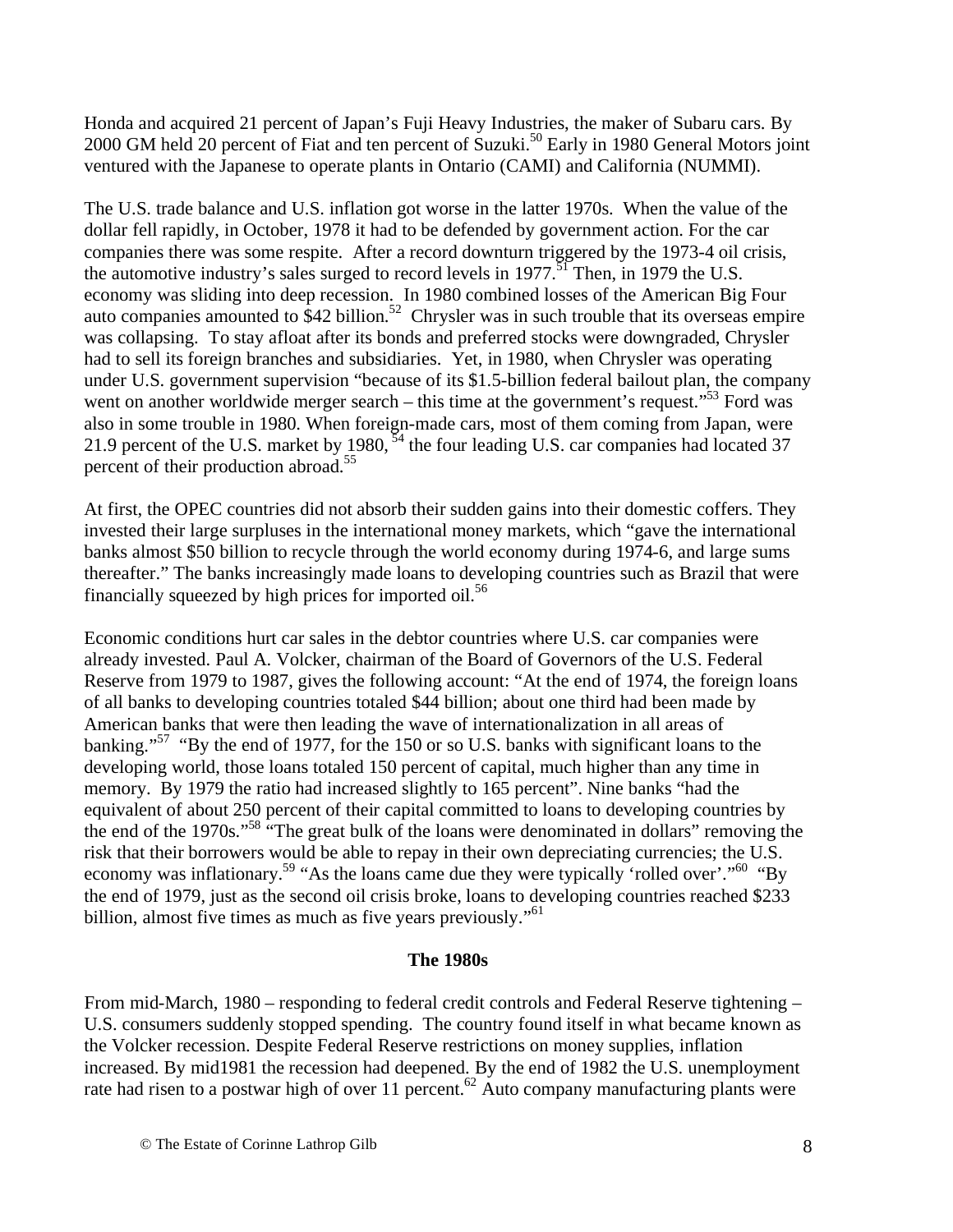closing in Detroit; in the U.S. at the end of 1982, 254,964 hourly auto workers were on indefinite layoff. Unemployment among black teenagers in Detroit reached an estimated 75 percent. There were beggars on the streets where none had been before.

The Reaganomics initiated in 1981 "had four major elements: the reduction of federal spending, the reduction of personal income taxes combined with tax incentives for business investment, the deregulation of business and an anti-inflationary monetary policy." Increased defense outlays and expenditures on Social Security, Medicare, and the like made it impossible to cut federal spending. Interest rates rose, the dollar strengthened in international currency exchanges, and the U.S., which had \$141 billion of net assets abroad in 1981, had net liabilities of \$111 billion in 1985.63 The large Japanese investments in U.S. treasury bonds kept the economy from crashing.64

 When the new Reagan administration cut taxes in 1981 without a corresponding cut in federal expenditures, this led to huge fiscal deficits which were not eliminated until the 1990s. However, high interest rates helped attract the investments from abroad that helped finance the deficits.<sup>65</sup> During the early 1980s tens of billions of Japanese dollars, especially from Japanese insurance companies and pension plans, were invested in American 30-year Treasury bonds. The U.S. depended on this money.<sup>66</sup> The dollar exchange rate "moved sharply upward in 1983 in response to foreign purchases of U.S. securities." "The rise was almost explosive in 1984, and by early 1985 the dollar had appreciated by about 45 percent above 1980 levels against the [German] mark …eventually the strength of the business recovery petered out in the face of a high trade deficit." $^{67}$ 

One of the conditions the federal government had exacted in exchange for its loan guarantees for Chrysler Motor was that there be local participation in backing the company. Sitting on the committee of Detroit city and Michigan government officials reviewing the situation before local support was authorized, I asked why Chrysler was expanding its Mexican operations while closing its Detroit plants. The Chrysler representative blustered his way past the question. The fact was that the company saw production in Mexico as a life raft.

Another fact was that Mexico was a *leaky* life raft. In the three years before the end of 1982, bank loans to developing countries had increased more than 50 percent to over \$361 billion, one third of which was held by American banks.<sup>68</sup> The 1979 oil crisis triggered a new round of Latin American borrowing. In 1981 over 70 percent of the debt owed international banks was owed by just ten countries.<sup>69</sup> Despite the fact that Mexico was an oil producing country, it added "\$15" billion to its indebtedness in 1981 alone, increasing the amount outstanding by almost 35 percent."<sup>70</sup> Mexico was in a full-fledged debt crisis by August, 1982. The response was a 70 percent devaluation of the peso.<sup>71</sup> In 1983 the Mexican government reduced to three the number of model lines permitted per car manufacturer; then two; then – by  $1987$  – one.<sup>72</sup> Yet, by 1987 the foreign car companies were busy expanding their investments in Mexico.

Profits for the car companies were down, then up, then down again in the 1980s. General Motors laid off some 200,000 UAW workers in 1980-1981. Ford lost \$3.2 billion between 1980 and 1982.<sup>73</sup> The America companies were brought out of their slump when Japanese car companies were obligated to adopt voluntary restraints on exports of their vehicles to the U.S. These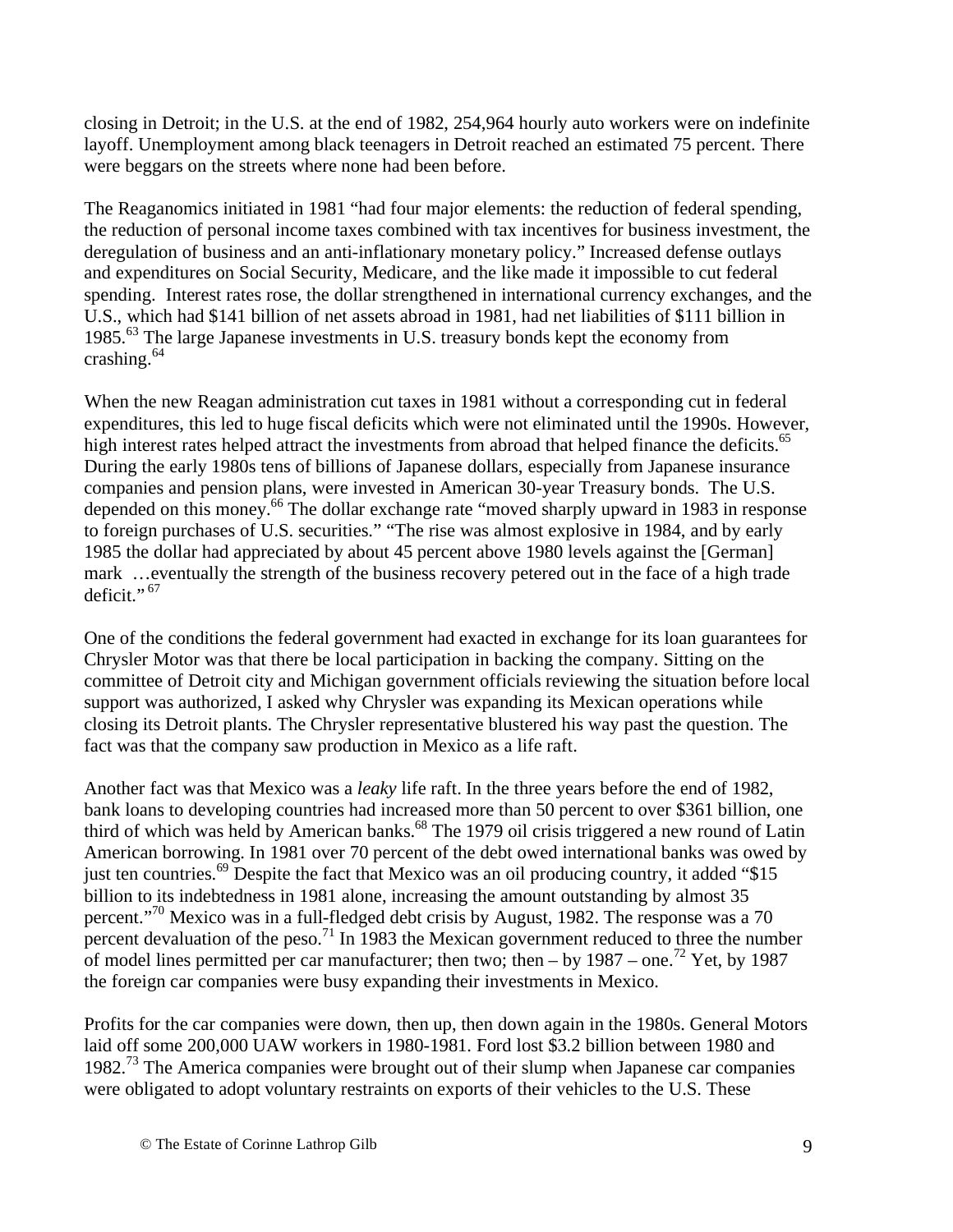particular restraints lasted between 1981 and 1985. Thus sheltered and benefiting from a new oil glut, after three bad years, American car companies made record profits in the U.S. in 1983 and 1984 but they had losses in Europe. Hard times soon followed. Late in 1986 GM announced that it would be closing eleven plants. Again, overseas expansion was seen as one solution. Early in 1985 Chrysler formed an International Business Development Group to increase component purchases overseas and to seek overseas joint ventures.<sup>7</sup>

Several events and evolving institutions in the 1980s paved the way for more thorough globalization in the 1990s. England under Margaret Thatcher cut taxes, removed foreign exchange controls, privatized companies, and followed free market principles whenever possible. The U.S. Reagan administration from 1981 to 1988 pursued similar policies. Australia, Canada, and – somewhat more cautiously – Germany, France, and Switzerland also deregulated.<sup>75</sup> By the mid1980s virtually no regulatory barrier impeded capital flows among developed countries.<sup>7</sup> After the U.S. pressured Japan into financial deregulation, Japan's capital outflow, \$18 billion in 1983, reached \$137 billion by  $1987<sup>77</sup>$ 

By the 1980s, many companies "would like to see the ownership of their shares distributed among the major capital markets of the world and into the countries in which they [did] business."<sup>78</sup> The Eurobond market, which was not regulated by any government or official body, began to explode after 1979. U.S. companies became the dominant players. Between 1981 and 1984, Ford and GM, among other top-rated companies, issued more bonds in Europe than in the United States.<sup>79</sup> "Beginning in the early 1980s, bankers all over the world went into an extremely active period of international expansion."80

By 1985 there were 600 transnational mining and operations in the world that had annual sales of over a billion dollars.<sup>81</sup> American car companies – transnational almost from their beginnings – were clearly thinking in new kinds of global terms by the mid1980s. Chrysler saw the minivan as a world car and was holding discussions about this in China, Europe, and some Communist bloc countries. Ford was beginning to think in terms of marketing world cars. Direct investment was often a necessary condition for sales abroad because of the continuing import-substitution policies of less-developed countries. In 1989 Richard Child Hill wrote: "A few hundred corporations now control a large fraction of the world's productive resources. Changes in the organization and location of transnational production chains can determine growth and decline, prosperity and depression among cities, regions and even nations."<sup>82</sup>

There were continuing international currency exchange problems throughout the '80s. By 1984 the dollar's exchange rate was excessively high. "The yen and the mark, relative to the dollar, had been driven by the end of 1984 back to their 1973 levels or below, and their car, machinery, and electronic manufacturers were finding the lush American market easy pickings."<sup>83</sup> A cheaper yen in relation to the dollar fostered Japanese exports to the U.S. As the yen rose from 202 to a dollar in 1980 to 235 in 1982 to 260 before the end of 1985, and the American economy was growing, the "Japanese trade balance with the U.S. exploded". "Auto-related exports [to the U.S.] accounted for about half the estimated \$60 billion trade deficit the United States had with Japan in 1986."<sup>84</sup>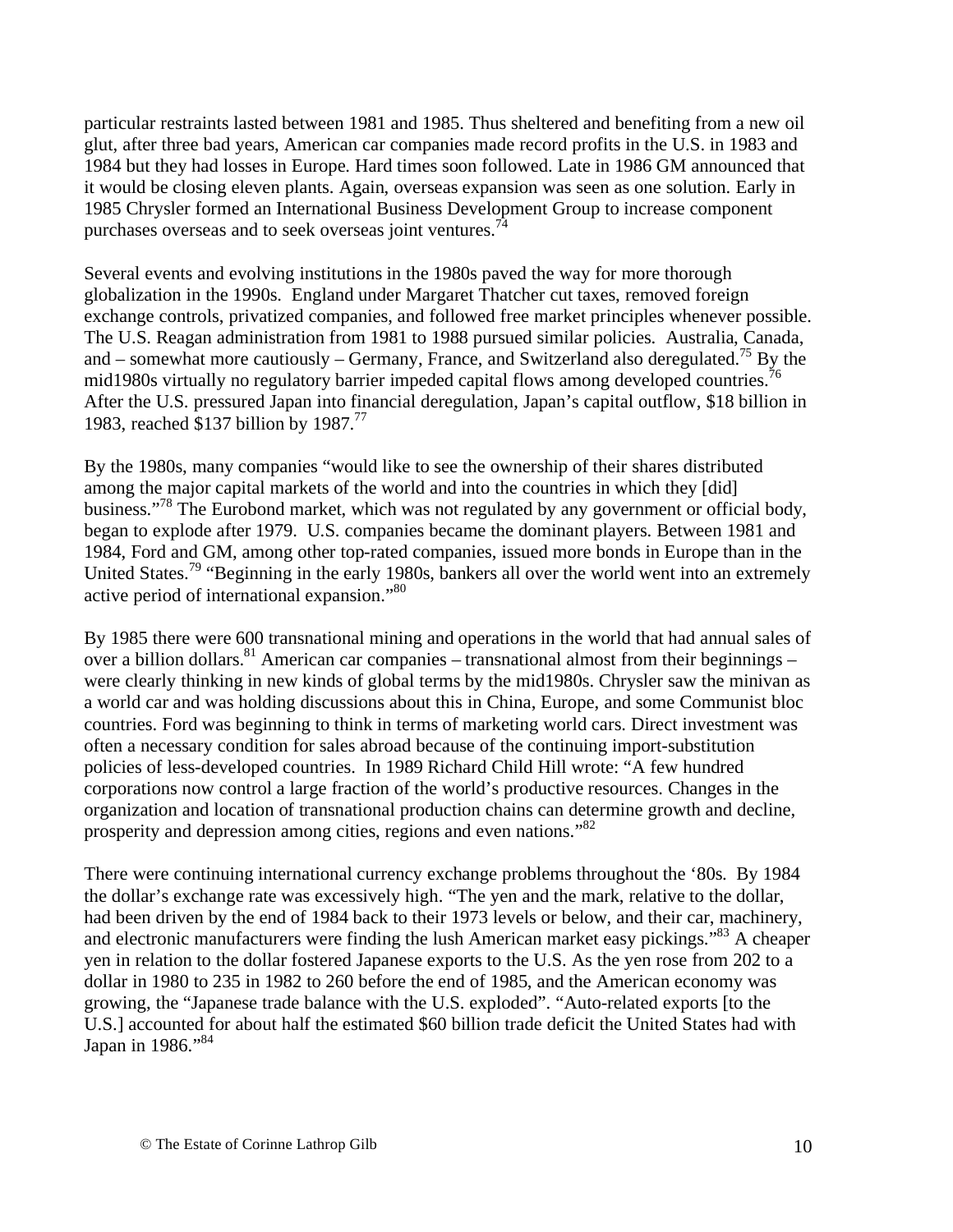By early 1985, the British pound sterling had fallen to close to one pound for one dollar. Margaret Thatcher telephoned President Reagan just before a meeting of the G-5 finance ministers (from the U.S., U.K., Germany, France and Japan) in Washington and persuaded him to urge the ministers to intervene in support of the pound.<sup>85</sup> In the spring and early summer, declines in the dollar approached 20 percent.<sup>86</sup> At a meeting of the finance ministers at New York's Plaza hotel in September, 1985, the Japanese finance minister volunteered to permit the yen to fall by more than ten percent in the hope of diverting U.S. protectionist measures.<sup>87</sup> In the Plaza Accord, it was agreed that the relevant countries would set exchange rate policy and support it with intervention.<sup>88</sup> The finance ministers and central bank governors agreed that: "Some further orderly appreciation of the main non-dollar currencies against the dollar is desirable." By the end of October "the dollar had fallen by more than 12 percent against the yen and close to nine percent against European currencies. "…by January 1986 it stood on average a full 25 percent below the peak it had hit about one year before."<sup>89</sup> Of the U.S. overall \$152 billion trade deficit in 1987, \$56 billion was a deficit with Japan and \$33 billion of that "reflected the flow of vehicles and car parts to the United States."<sup>90</sup>

Fearing higher American tariffs and affected by the currency realignment, the Japanese car companies began to build plants in the U.S. By the mid80s Honda was assembling cars in Marysville and Liberty, Ohio. In the mid80s Mitsubishi and Chrysler collaborated in setting up a factory in Bloomington, Illinois. In the late '80s Ford helped Mazda set up a factory in Flat Rock, Michigan near the Ohio border. The Japanese soon had ten car-making plants in the U.S. and Canada, getting about half their parts from Japan.<sup>91</sup> By the end of the century, Toyota alone had four plants in North America (not including NUMMI in California), producing 750,000 vehicles per year.<sup>92</sup> At the same time, with cash to spare in 1985 and helped by currency realignments, the top three U.S. auto companies began to acquire new foreign subsidiaries.

Within the six months after the Plaza Accord, Japanese export industries started to complain about the rapid appreciation of the yen. Between 1986 and 1987 "the Japanese growth pattern clearly shifted from being led by exports to being led by domestic demand."<sup>93</sup> By the beginning of 1986 the dollar had depreciated by an average of 25 percent from its peak a year earlier. In February, 1987 the dollar reached a peak of 263 yen to the dollar, having been at 238 yen to the dollar the day before the Plaza Accord. Volcker said: "The dollar's nominal rate against the yen depreciated about 41 percent in the two years following the Plaza. But the dollar's real rate, which is weighted by its foreign trade flows around the world, declined by only 32 percent…because many developing countries simply pegged their currencies to the dollar."<sup>94</sup> Despite the currency exchange changes, "the key American trade and current account deficits continued to rise in 1986."<sup>95</sup>

Latin America was in trouble in the 1980s. "Between 1984 and 1986, the current account deficit of the heavily indebted developing countries increased from \$31 billion to \$48 billion. … roughly one quarter of what they earned each year from their exports was mortgaged to meeting their annual interest payments to their creditors, mainly in the industrial world." In Mexico in 1986 the federal budget deficit was almost 13 percent of the GNP and Mexico's debt-to-GNP ratio rose to over 80 percent by 1987.<sup>96</sup> "In the total bank exposure to Latin America, U.S. banks held 37 percent, Japanese banks 15 percent, British 14, French 10, German 9, Canadian 8, and Swiss 3." By 1986 Japanese banks were the only banks increasing their lending to Latin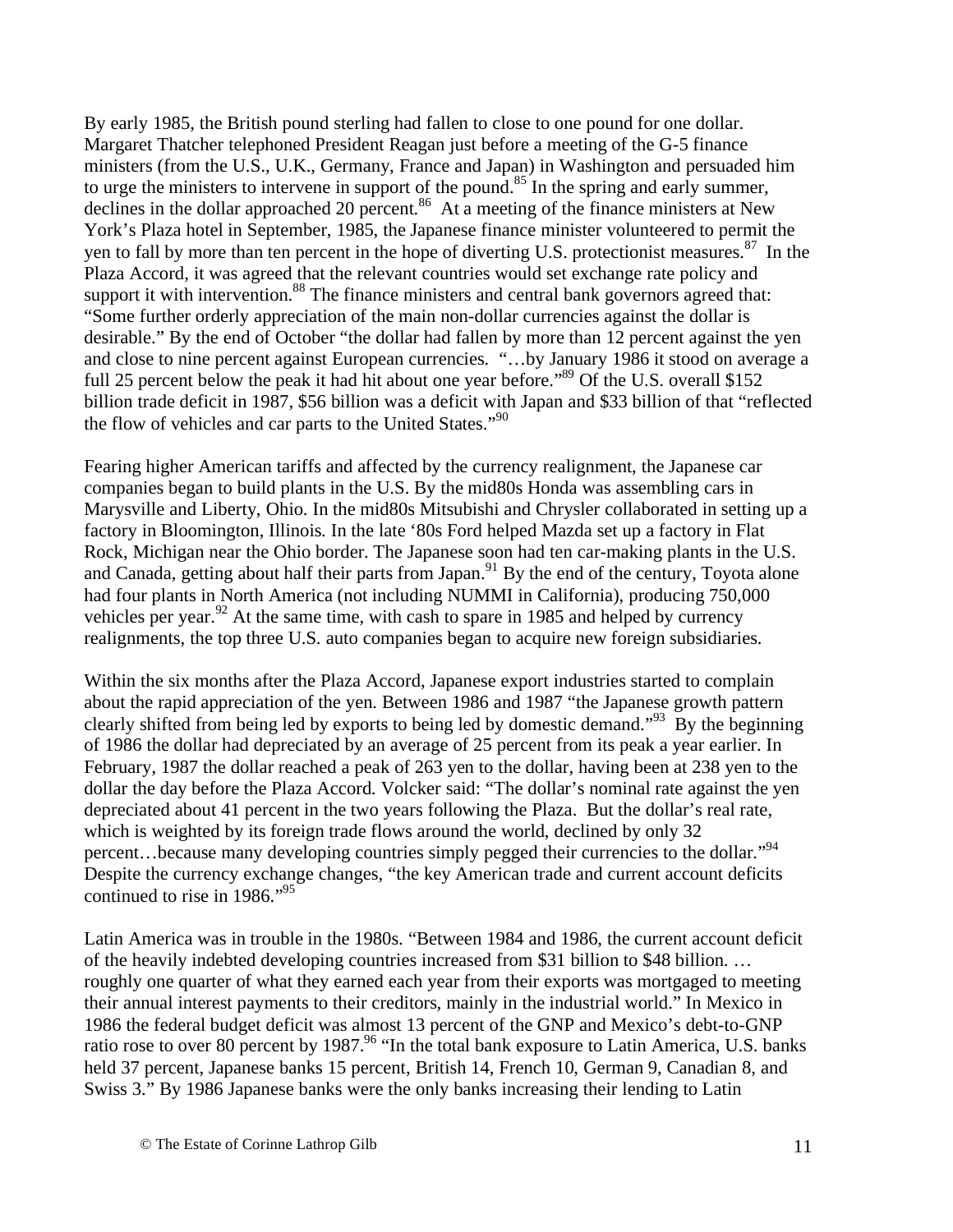America.<sup>97</sup> "In February of 1987, Brazil abruptly announced that it would suspend interest payments on its \$90 billion outstanding debt because its trade surplus was shrinking and its reserves were dwindling."98

The lending banks had to face up to the fact that the loans might not be repaid. In 1987 the CEO of Citicorp reserved \$3 billion against 20 percent of the bank's Third World debt. Other banks followed. The price of Latin American loans went down in the secondary markets and then new lending to Latin America nearly dried up in the late 1980s. "By the early 1990s, most banks had reserved against all but their short-term trade loans to Latin America by 50 to 100 percent."<sup>99</sup> Some debt reduction was renegotiated with Mexico. In 1988 "Mexico auctioned off some of its old debt at a discount for new Mexican government bonds fully guaranteed by zero coupon bonds issued by the U.S. Treasury."<sup>100</sup> Flight capital began to return to Mexico. In February, 1990 Mexico made a deal with the International Monetary Fund. Toyoo Gyohten, the Japanese vice minister of finance, later wrote: "The major lesson we learned [from the debt crisis] was that we now live in a world of globalized and interdependent economies."<sup>101</sup>

Since the new set of exchange rates after the Plaza Accord had not produced the desired quick adjustments in the American adverse balance of payments, at a summit in 1986 and a G-5 meeting in February, 1987, the focus shifted to macroeconomic policy changes, but these too did not make sufficient changes in the balance of payments.<sup>102</sup> At the G-5 meeting in Paris in February, 1987 rather precise ranges were set for exchange rates between the dollar and other currencies. From 1988 on, the G-5 and G-7 paid more attention to microeconomic policy. When the dollar did strengthen in relation to the yen, the Japanese response was to build more cars in the U.S. and other foreign countries. They even exported some of their U.S.-built cars to Japan. In 1995 Honda exported more from North America to the world than Ford did.<sup>103</sup>

In August, 1987 the U.S. Congress postponed the target year for balancing the federal budget from 1991 to 1993.<sup>104</sup> The world's principal stock exchanges experienced crashes in October, 1987. (The crash in Australia was the biggest one-day drop in that country's history.)<sup>105</sup> Gyohten believed that the stock market crashes came because all the efforts by the G-7 to align exchange rates and coordinate macroeconomic policies had failed to produce tangible, clear results.<sup>106</sup> The market value on the Tokyo Stock Exchange grew 99 percent between 1986 and 1990. Between late 1987 and 1990 it had the largest capitalization in the world. Then the Tokyo exchange also crashed, in  $1990.<sup>107</sup>$ 

Globalization of banking and finance continued to increase as stock exchanges and financial enterprises were increasingly linked by computers. The velocity and volume of financial transactions greatly increased. Despite the stock market crashes, by 1988 "most major investment banking firms had seven hundred to eight hundred people in London and half that number in Tokyo."<sup>108</sup> When the London stock exchange closed for the night, Tokyo's was open, which meant the world's stock exchanges could operate on a 24-hour basis. Global capital markets operated with Euromoney, which Smith defines as "the liquidity in the global financial system that operates without regard to national borders and the maintenance of that liquidity by the central banks of several countries." Its forms might be bank deposits, certificates of deposit, floating-rate notes, or equity securities.<sup>109</sup> In 1990 Germany's Deutsche Bank had subsidiaries in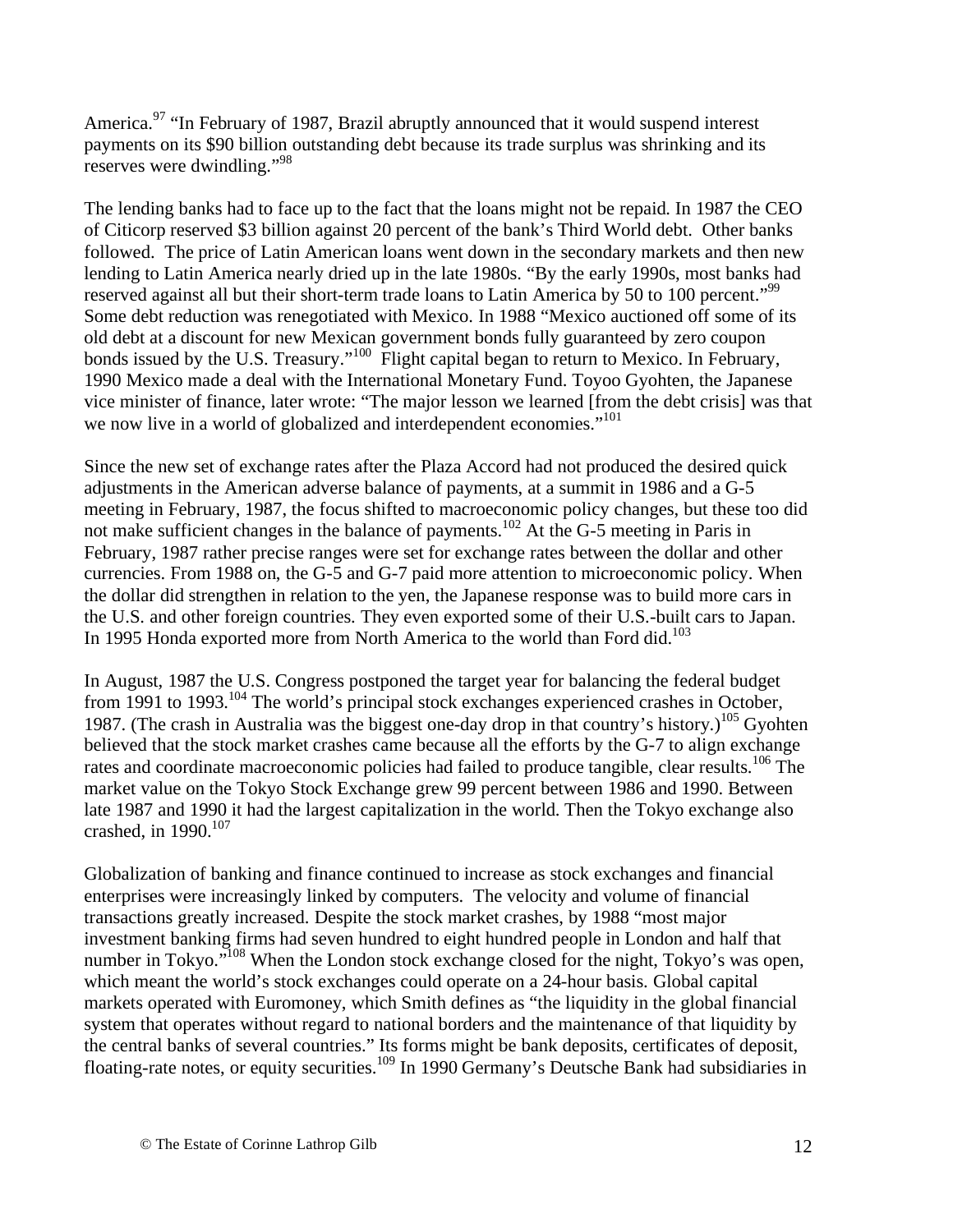41 countries. The bank's pursuit of aggressive globalization strategies throughout the 1990s was part of the story behind the DaimlerChrysler merger.<sup>110</sup>

As production of Japanese car company transplants within the U.S. continued to increase, but parts were still imported from Japan, a hue and cry was raised about the adverse effect this had on the U.S. balance of payments. In response, the Japanese increased their parts production within the U.S. By 1989 the Japanese had 227 U.S. parts production facilities, in 35 states; Germans had 101; and the British had 37. Over two-thirds of the foreign-owned plants produced for the U.S. Big Three car companies.<sup>111</sup> Increasingly, Japanese transplants exported to other countries – even to Japan – from the U.S. This helped the U.S. balance of payments situation and mollified U.S. labor unions somewhat but it was no solace to the U.S.-owned car companies. By 1991 the U.S. share of world exports was only 12 percent, including the exports of transplants.<sup>112</sup> In G-5 countries generally, overseas affiliates of multinational companies now accounted for one-fourth or more of their host countries' exports.<sup>113</sup>

The U.S. was not the only advanced industrial country with a large share of its manufacturing done by foreign transplants. The foreign share of French manufacturing production was 26.6 percent in 1980 and 26.9 percent in 1989. In Canada the share hovered near 50 percent.<sup>114</sup>

### **The 1990s**

All the factors that led to a general increase in globalization in the 1990s affected and were affected by increased globalization of the auto industry: the fall of the Berlin wall late in 1989, the dissolution of the U.S.S.R. in December, 1991, the shift of much of the former Communist bloc to freer market economies; increases in regional trade organization – NAFTA going into operation in 1994; APEC formed in 1989 after ASEAN was already a trade community; Mercosur and other Latin American trade blocs; more economic unity in the European Union; greater links between domestic and international air travel; the adoption of the Mosaic browser in 1994 and the subsequent surge in use of the Internet; the laying of fiber optic cables under the oceans and the proliferation of communications satellites; increases in number of linkages between the world's stock exchanges; privatization of many national communications industries leading to new ownership that often transcended international boundaries plus more global TV broadcasting; increases in international migration; and so forth.

What came to be known as the Washington consensus favoring free trade and free enterprise, deregulation, privatization, tax reforms, and openness to direct foreign investment was reinforced by the International Monetary Fund. Emerging countries clung less tightly to import substitution policies, often as a quid pro quo for help from the IMF. To the car companies, all this translated into the opening of new foreign markets and new opportunities for investment abroad.

For a while it appeared as if Russia itself offered such an opportunity, but the Russian economy declined rapidly during the 1990s and the Russian automobile industry shared in that decline. The car assembly process in Russian factories was notoriously slow.<sup>115</sup> Between 1990 and 1998 production of commercial vehicles in Russia fell 75 percent.<sup>116</sup> In 1994 about 80 percent of the cars imported into Moscow came in illegally or under dubious auspices. Yet, by 1999 Ford and GM were planning more production in Russia.<sup>117</sup>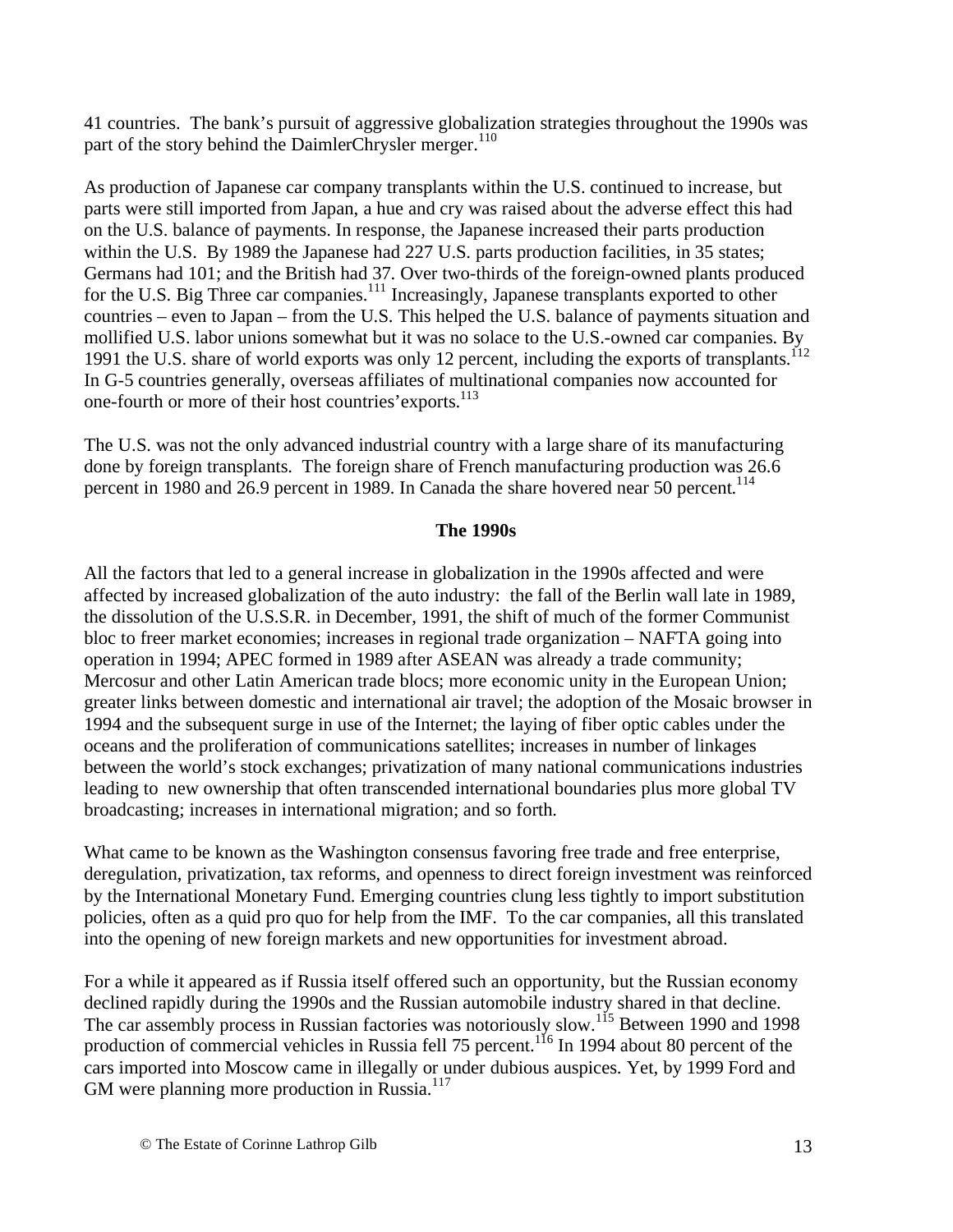Illustrating the cliché "investment follows opportunity", soon after the fall of the Berlin Wall, GM had a plant in Eisenach, Germany. GM began production in Hungary in March, 1992. A plant established by its new joint venture in Poland was assembling cars in November, 1994; by 1998, GM's gleaming new Adam Opel plant in Gliwice began producing compact cars. Over the decade Detroit car companies opened half a dozen plants in Eastern Europe and Russia, the hottest markets being Poland and Hungary. In 1999 American companies sold 1.7 million vehicles in Central Europe, a 35 percent growth over a decade.<sup>118</sup>

Southeast Asia was a lure to investors in the early 1990s, including American car companies which before then had invested much less in Asia than in Europe and Latin America. Also in 1995, GM – which had a five percent share of Asia's 12 million vehicle sales (not including India)--was aiming to get a ten percent share within nine years.<sup>119</sup> Construction began in 1997 on the company's new plant in Thailand's Rayong province, which was expected to build up to 100,000 cars a year in 1998 and many more by 2005. Plans were delayed when economic crisis hit Southeast Asia. Chrysler began assembling vehicles in Thailand in 1995. In 1998 Ford and Mazda opened their \$470 million Auto Alliance plant to build pickup trucks 120 miles southeast of Bangkok near Cambodia.120 GM had a plant in Taiwan and one in Indonesia. GM set up a joint project with Isuzu in the Philippines in 1979, but by the 1980s the Philippines were known as the basket case of Asia and the project was abandoned. Ford closed its money-losing plant in the Philippines in 1984. Both companies were trying again in the Philippines in the '90s. In 1993 American car companies learned about a Mitsubishi Master Plan to dominate the Vietnamese vehicle market. The U.S. did not yet have formal diplomatic relations with Vietnam. After those relations were established, in August, 1995 Chrysler applied for a license to operate a plant near Ho Chi Minh City in Vietnam to assemble cars and trucks from kits.<sup>121</sup> Ford also had a small plant in Vietnam to assemble vehicles from kits. The 1997-1998 Asian economic meltdown put some plans on hold.<sup>122</sup>

There were efforts elsewhere in Asia. After India turned to economic liberalization in 1991, both Ford and GM began to sell cars there. In 1994 India's government approved a GM proposal to build passenger cars there in collaboration with an Indian manufacturer. Japanese and European car companies also flocked to India. By the end of the decade the Ford and GM operations in India were still losing money.123

The big news in the 1990s was what was happening in China where disposable incomes were rising fast. The U.S. trade imbalance with China as of April, 1993 was \$19 billion, second only to the U.S. trade imbalance with Japan.<sup>124</sup> China's new vehicle market grew from 50,000 in 1980 to an estimated 1.4 million in 1995. American Motors was the first American car to go to Communist China when it began its Beijing Jeep joint venture in the mid80s. Chrysler acquired a 31 percent stake in Beijing Jeep when it acquired AMC in 1987. GM, with a joint venture to produce pickup trucks in Shenyang, also won approval to build cars (and later also minivans) in Shanghai beginning in 2001. As of 1993, Ford had only an auto parts joint venture in China. Then in August, 1995 Ford bought 20 percent of Tiangling Motors to build buses and vans beginning in 1997. In 2000 Ford and GM were vying to joint venture with a Chinese small-car maker in Chongqing in Sichuan province.<sup>125</sup> In 1997 Ford was negotiating with a local partner to build small family cars in China beginning in 2000 and GM was negotiating to replace Peugeot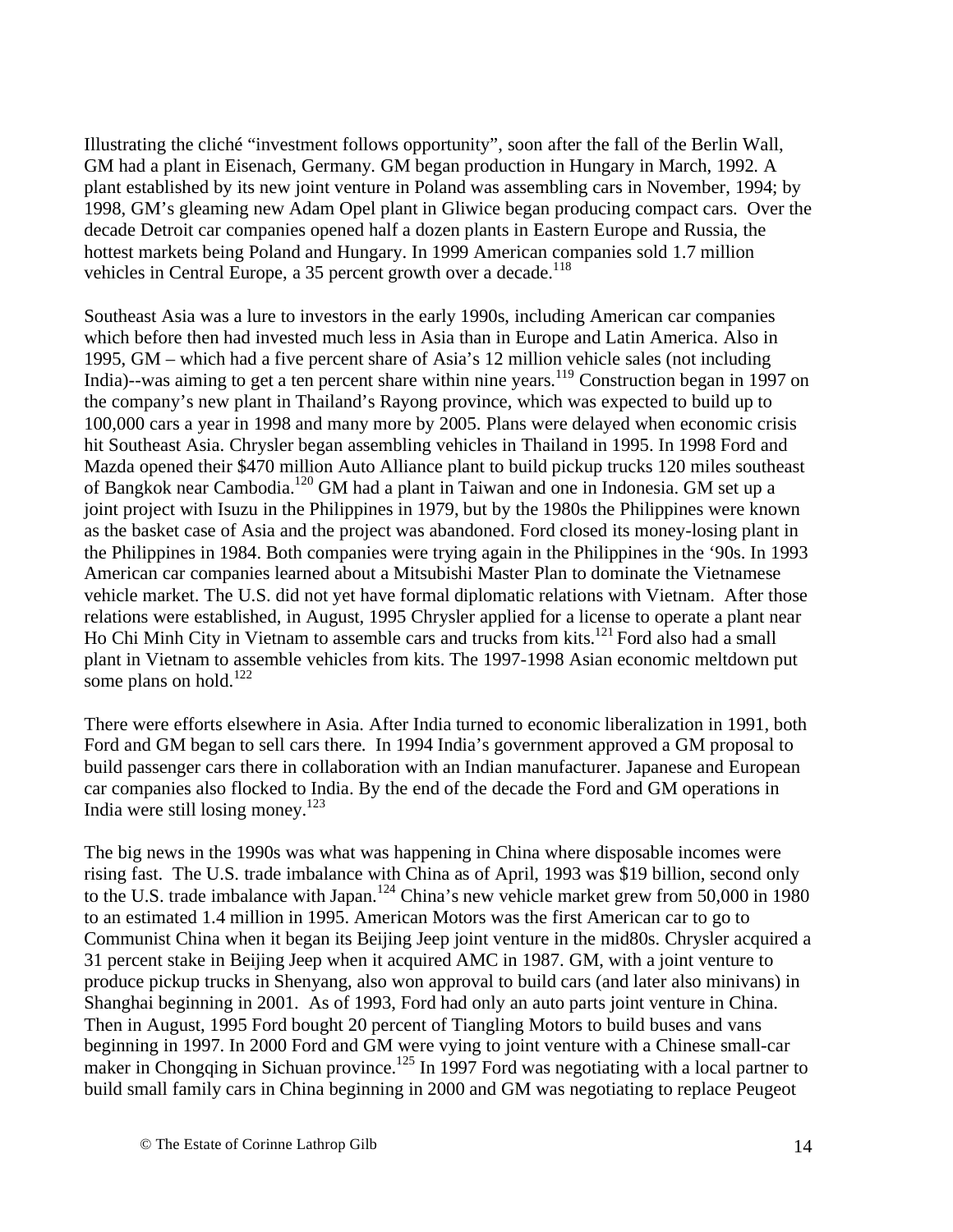as the foreign partner in a Guangzhou carmaking joint venture. By 1998 foreign firms probably accounted for about ten percent of manufacturing's value-added in China and 19 to 29 percent of the output of all private enterprises.<sup>126</sup> Production by foreign multinational corporations was probably at least one-third of the total output in Guangdong province.<sup>127</sup>

U.S. car companies went to Asia to get their foot in the door. They hoped to make real profits in Mexico and Brazil, where they had been for some time. As of 1998, foreign multinational corporations had about a 30 percent share of manufacturing in major Latin American countries.128 After Mexico's foreign debt crisis and a massive debt rescheduling program in 1983 and 1984, Renault left Mexico. There were only five vehicle producers remaining: VW, Nissan, Ford, Chrysler, and GM. In 1984 the Mexican Commerce Ministry informally suggested to the U.S. trade representative's office that a U.S.-Mexico auto pact might possibly be created. When the U.S.government polled Washington representatives of American car companies in 1985 about whether the companies wanted an agreement with Mexico similar to the Canadian agreement, they said no.<sup>129</sup> In 1988 Mexico declared a moratorium on payment of its staggering US\$85 billion foreign debt, demanded that the debt be restructured, and nationalized the banking system.<sup>130</sup>

To help remedy its situation, Mexico began turning away from its barriers to foreign investment. By the end of the 1980s, the worst of the debt crisis was over. By the time the Bush administration was pushing the NAFTA agreement, arguing that it would give U.S. companies more leverage in world markets, the auto companies supported the idea although privately there were some doubts. Some 110 U.S. and Canadian companies were already making vehicle parts in Mexico in 1993. In that year, suppliers in all three NAFTA countries formed a Federation of North American Automotive Parts Manufacturers' Associations.<sup>131</sup> According to the U.S. Office of Technology Assessment, the Big Three U.S. auto makers were expecting to increase U.S. auto exports to Mexico from 1,000 cars to 60,000 a year. (At the time, car sales in Western European were dropping off sharply.) When the NAFTA agreement went into effect on January 1, 1994, none of the U.S. auto companies wanted to be outdone by the others. Altogether they had a huge number of vehicles massed at the border ready to be exported into Mexico. Late in 1994 another financial crisis hit Mexico.

Held comments: "Deregulation of financial markets in developing countries often led to high levels of speculative activity, largely fuelled by short-term capital inflows. In the 1994-5 Mexican peso crisis, large capital outflows came after three years of heavy capital inflows and a boom on the Mexican stock exchange; as economic growth faltered, the exchange rate became unsustainable and was subject to a speculative attack."<sup>132</sup> Vehicle sales in Mexico plunged in 1995 and early 1996 but rebounded later in 1996. In 1997 vehicle sales there increased 70.5 percent.<sup>133</sup> When Mexico benefited from an oil price boom in 2000, the task was to avoid another stampede of speculative foreign investment such as the one in the early '90s that had driven the country to near-bankruptcy.<sup>134</sup>

Brazil was not tempting to investors in the early '90s when its inflation rate reached 1000 percent and when, by early 1994, prices were increasing at a rate of more than 2000 percent a year. The situation changed after in July, 1994 when a "crawling peg" was established between the Brazilian real and the American dollar; the real would trade against the dollar within a pre-set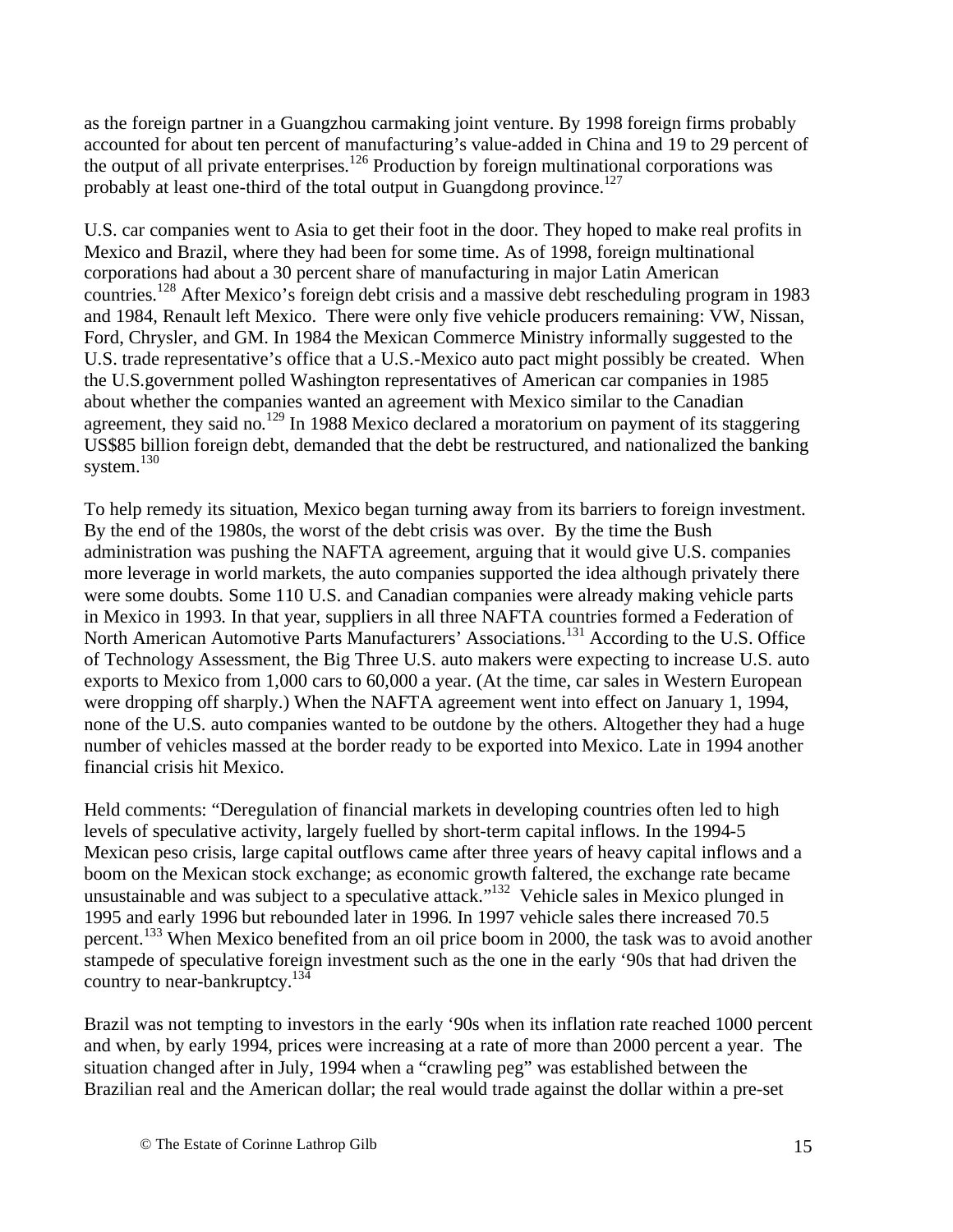band and depreciate by seven percent a year. From that date, inflation declined significantly. In 1997 prices rose by only 3.4 percent. Laws were changed in 1994 and 1995 to encourage foreign investment. Privatization of oil, gas, and telecommunications in the first half of the '90s contributed to an optimistic business climate. At the end of 1996, well-capitalized foreign banks had effective control of 10 percent of the banking system; by September, 1998, 19 percent.<sup>135</sup>

As a result of these changes and because of Brazil's size, from 1994 to 1998 Brazil seemed to be the new frontier for the world's automotive companies. Having the most sales in Brazil in 1987 were VW, GM, and Ford but Fiat was coming up fast. In 1992 Chrysler announced that it would return to Brazil after a 13-year absence. The rise of car sales between 1993 and 1995 induced Mercedes-Benz and Renault to build new Brazilian assembly plants. Honda announced in 1996 its plans to build vehicles in Brazil. Most of the plants of the Big Four (VW, Fiat, Ford, and GM) were at full capacity by the end of 1996. Fiat, Ford, GM, Honda, Mercedes-Benz, Peugeot-Citroën, Renault, Toyota, and VW/Audi all planned new car manufacturing operations to take place between December, 1997 and 2000. Investments were also in the works to produce more trucks, buses, and vans. *The Economist* stated in September, 1998: "Brazil is a large market protected by high tariff barriers and no fewer than 13 vehicle makers [including Hyundai, Toyota, and Asia Motors, a Kia subsidiary, among others] have been lured to build plants there. Brazil could soon overtake Britain and Italy in car making."<sup>136</sup> In 1998 the government began treating foreign companies the same as domestic ones.<sup>137</sup>

Yet, the situation was unstable. The 1997-1998 Asian crisis caused cash-strapped investors from Japan, Korea and Southeast Asia to flee Brazil. The government raised interest rates to try to stem the financial outflow and finance the growing deficit in current accounts.<sup>138</sup> In the first half of 1998 car sales in Brazil fell 23 percent. After Russian default and devaluation in mid-August, 1998, the fall in Brazilian stock prices was nearly 40 percent by September 21 and the country lost some \$20 billion in reserves in the same period. In response the government made a large increase in domestic interest rates and cut its spending by  $$4$  billion.<sup>139</sup> Early in 1999 the Brazilian government devalued the real, which had the effect of disrupting the regional economy and plunging the Mercosur customs union into crisis. Mercosur trade contracted in 1998; in 1999 trade between Argentina and Brazil fell even more sharply.<sup>140</sup> The Financial Times reported on November 2, 1999 (p. 1): "Although Brazil has grown faster this century than any other major economy in the world – with the exception of Japan – it has yet to break free of a persistent cycle of boom and bust." Despite its problems, from January to November, the country had received more than \$20 billion in foreign investment. By March, 2000 the economy had clearly stabilized but there were still problems.<sup>141</sup>

For companies wishing to globalize, there were several ways of going abroad. One was to establish a subsidiary, a subunit of the parent company. Or the company could simply collaborate or form strategic alliances with selected foreign firms. For example, in 1998 GM and Japan's Suzuki were planning to coordinate their global operations, with Suzuki specializing in the design and development of small cars for GM and with GM focusing on midsize and large vehicles. The agreement was designed to help them both expand globally faster and at lower cost.<sup>142</sup> Another way was to enter into more formalized joint ventures. This was mandated by some countries, such as China, which required – as many countries did -- that domestic interests retain majority control. Joint ventures and other non-equity relations between firms grew from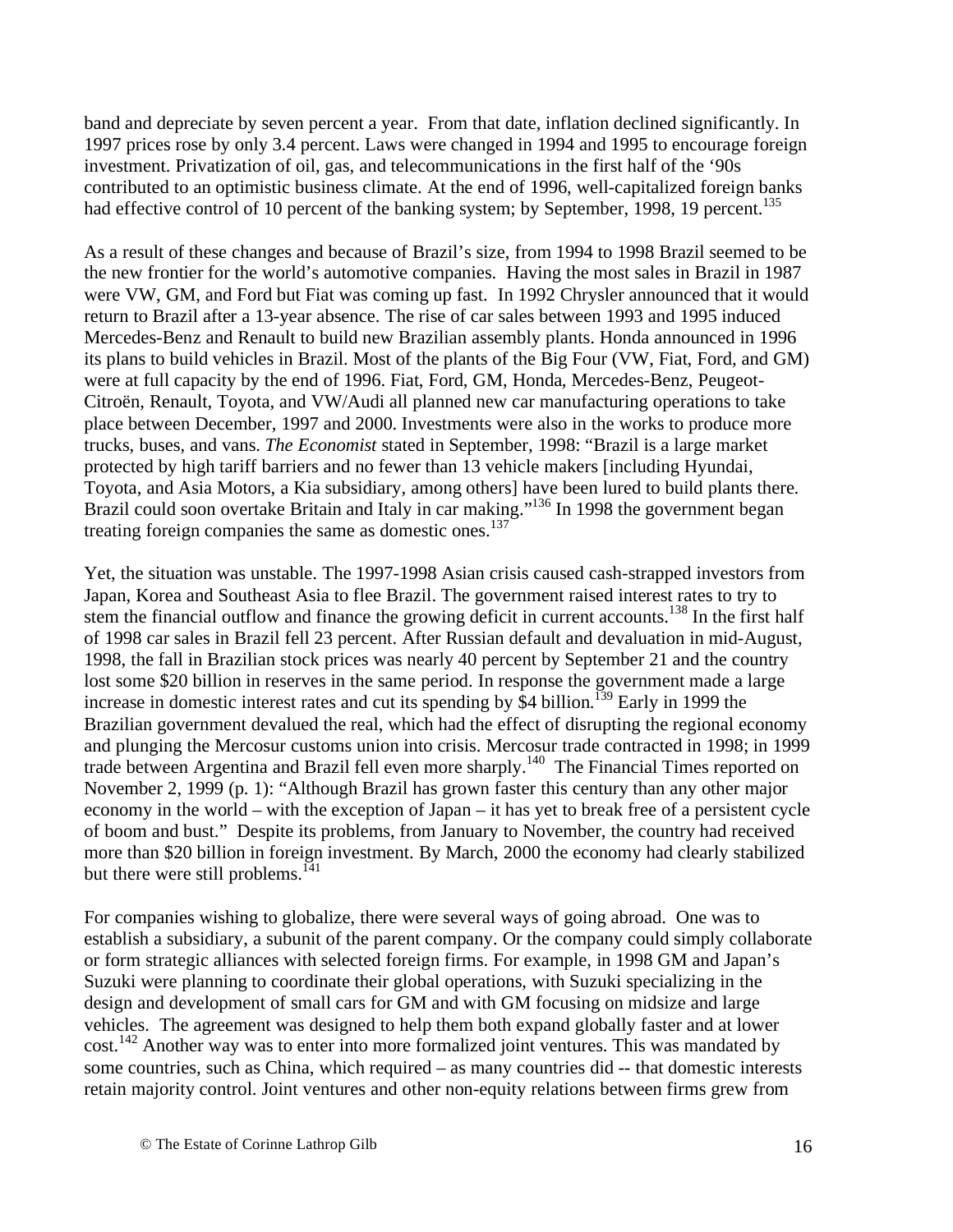1,760 in 1990 to 4,600 in 1995. Often--such as in China-- there turned out to be conflicts of agenda and company culture.<sup>143</sup> One company might acquire a stake in another by purchase or stock swap, as American companies did in some Asian and European companies. Or there might be outright acquisition and merger. Global merger activity totaled over USD\$2.3 trillion in 1998; \$3.3 trillion in 1999; \$3.5 trillion in 2000. A larger company might absorb a smaller one, as the American companies did Volvo, Saab, Lotus, Aston Martin, and Jaguar. Sometimes the deal was between two large companies such as between Chrysler and Daimler formally merged by November 11, 1998. That merger at first was presented as a merger of equals, although Chrysler was in many ways in the stronger position. It became clear over time that Daimler had acquired Chrysler. Motives for merger varied from a simple "urge to merge" to strategic efforts to buy image, product, technological innovation, or access to markets. The buzzword often used was "synergy". The end result was sometimes less than synergistic – as in the case of DaimlerChrysler--because of clashes between company cultures reflecting national cultural differences. An exodus of Chrysler's top, talented executives contributed to a sharp decline in the price of DaimlerChrysler stock until 2001 when rumors were surfacing that DaimlerChrysler was ripe for breakup.<sup>144</sup>

From the 1980s onward, American companies experienced a rash of hostile takeovers. It was after Chrysler shareholders Kirk Kerkorian and Lee Iacocca tried to take over Chrysler in 1995 that the company agreed to its \$36 billion merger with Daimler-Benz in part to forestall any more of such efforts. The way to keep from being taken over was to grow the company to make takeover more difficult. Large cash reserves within a company were a temptation to those who wanted to take over the company because the reserves could be used after takeover to pay off the debt. Better – some company executives thought – to spend the money on foreign acquisitions to keep cash reserves from growing too large and tempting.

Dr. Ziebart reported to the Automotive News World Congress in Detroit in January, 2000 the results of a survey of major international mergers between 1996 and 1998: "83 percent of the mergers did not produce any increase in shareholder value, and in 53 percent of the cases, the value actually fell."145 By 2000, GM's CEO was saying: "The best phrase to describe our company is the GM network." "Alliances can provide many of the benefits of an acquisition without the capital, cultural and marketplace trauma involved in a full merger."<sup>146</sup>

Nationalism persisted in the automotive industry worldwide. For example, Rumania, Yugoslavia, Czechoslovakia, Malaysia, and Indonesia all had "national cars" but development of such cars was usually in collaboration with foreign companies. Almost everywhere in the world, including the U.S., national governments assisted domestic car companies in various ways. Foreign activities of Japanese, Korean, German, and American auto companies were often seen as a form of national imperialism. In spite of their global holdings American car companies were still very American. Ford had  $345,000$  workers altogether worldwide,<sup>147</sup> but the Detroit papers reported in 1999: "Almost 46 percent of Ford's hourly employees live and work in the greater Detroit area. Ford has 25 plants in Michigan, three parts-distribution centers and five research/engineering facilities." Eleven more plants were in nearby Ohio.<sup>148</sup> In 1996 two-thirds of GM's 750,000 employees worldwide were in the U.S. In 2000, GM had 37,500 employees in southern Michigan. $^{149}$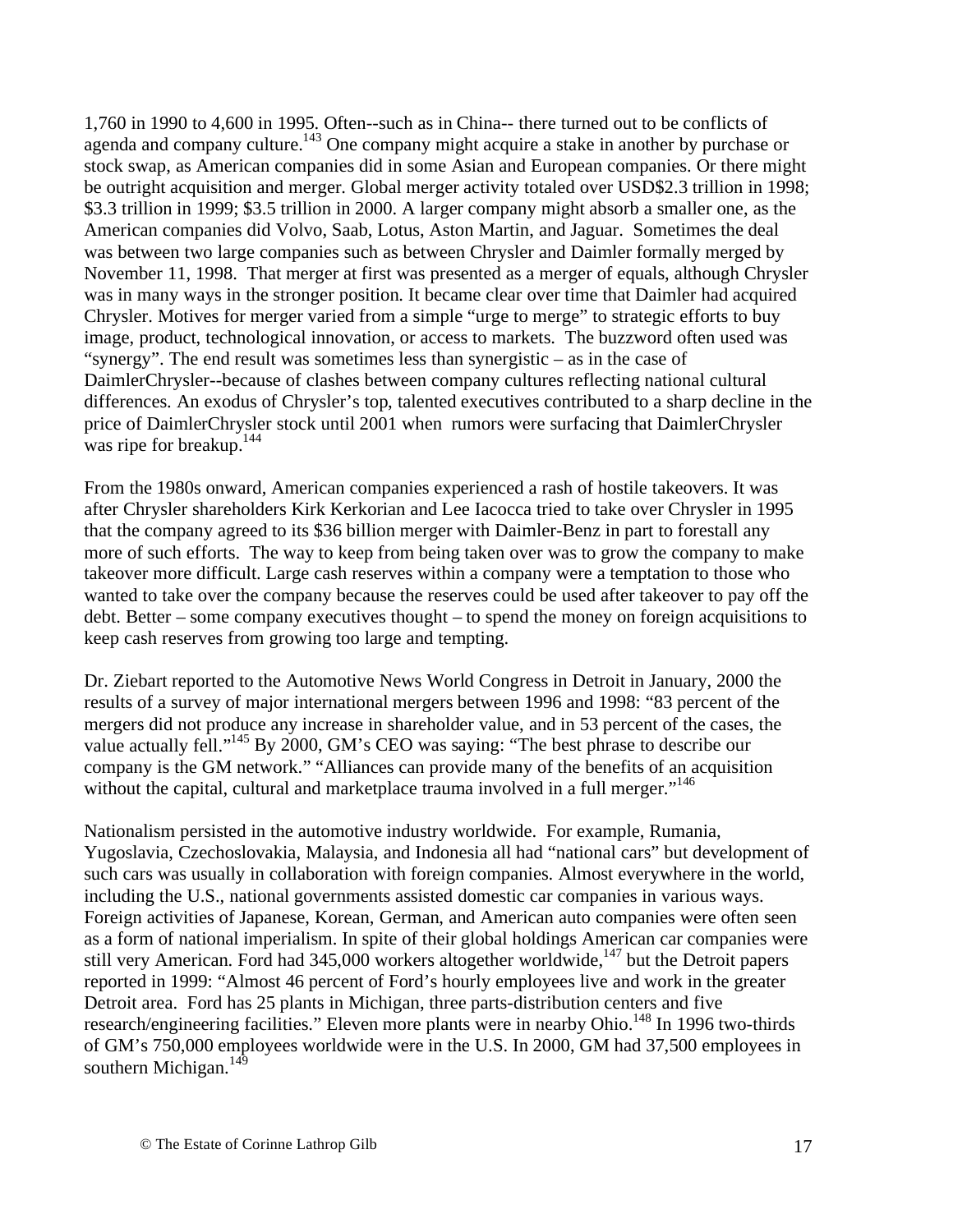On January 1, 2000 in the *Detroit News* (p. 1), David Phillips wrote: "The 1990s may well be remembered as a new golden age for the U.S. auto industry." In 1991, 12.3 million light vehicles were sold; by 1999, 17 million. In 1993 the U.S. Big Three's profits were \$2.4 billion; by 1999, between January and September, \$14.3 million. Profit margins by that time were around five percent. The U.S. market for vehicles had been sizzling, but the strategy of globalizing had not paid off well. GM lost \$124 million in Latin America/Africa/Middle East in 1998 and \$146 million in Asia in 1999.<sup>150</sup> By October, 2000 the Asian Wall Street Weekly reported that Indonesia, Thailand, the Philippines and Malaysia all had higher levels of external debt than they did in 1997. By January, 2001 the world outlook was bleaker, especially for U.S. companies. Heavy truck producers in the U.S. predicted a sharp fall in their output.<sup>151</sup> A *New York Times* headline read: "A Strong Dollar Adds to Detroit's Woes". The U.S. automotive trade deficit with Japan in 2000 was \$45 billion.<sup>152</sup> Because of exchange rates, foreign car companies were in the midst of another binge of investment in the U.S. Despite the comparatively good times for the auto industry in the 1990s, there was still serious overcapacity worldwide.

# **External Structural Changes Requiring Internal Structural Changes**

Even though American auto companies had moved early to establish branches abroad, travel between countries was slow before the 1960s and world telephone infrastructure was not what it is now, not to mention the fact that there was no Internet. Executives abroad were left largely to their own devices.<sup>153</sup> The new technology and globalization in the 1980s and 1990s led to a new *globalism* in company structure and operations. CEOs and other high-level executives in the 1990s were often foreign-born (e.g., Scots Alex Trotman of Ford, Lebanese-Australian Jacques Nasser of Ford, Swiss-born Bob Lutz of Chrysler) and/or had often directed company operations abroad.

There was considerable experimentation as the companies searched for ways to be more global in management. With each new CEO, operational and marketing strategies tended to shift. Organizational policies vacillated between efforts to achieve more centralization and new regionbased decentralization. Ford at one time was talking about a "world car" – one brand sold everywhere something like Henry Ford, Sr.'s Model T. There was talk of having more global platforms, and collaboration on a global basis between design teams situated various places in the world. At the same time, consumer differences in taste, life style and contextual circumstances made a case for niche marketing. With the help of the Internet and computerized manufacturing, the companies hoped to move toward mass customization.

CEO Donald Petersen hoped to make Ford a globally integrated enterprise. CEO Alex Trotman's Ford 2000 project, begun in 1994--seeking first to merge many operations in North America and Europe and later to fold in Asia and Latin America--had caused many managers abroad to relocate in Dearborn. An analyst for Morgan Stanley commented: "Ford 2000, in a sense, is the largest merger in history."<sup>154</sup> CEO Jacques Nasser, reversed course and reorganized the company during 1999. Beginning in 2000, executives dealing with four regions in the world-- South America, Europe, Asia, and North America—would have added marketing and product development responsibilities in their regions. Nasser's idea was to decentralize decision making power away from the Dearborn international headquarters.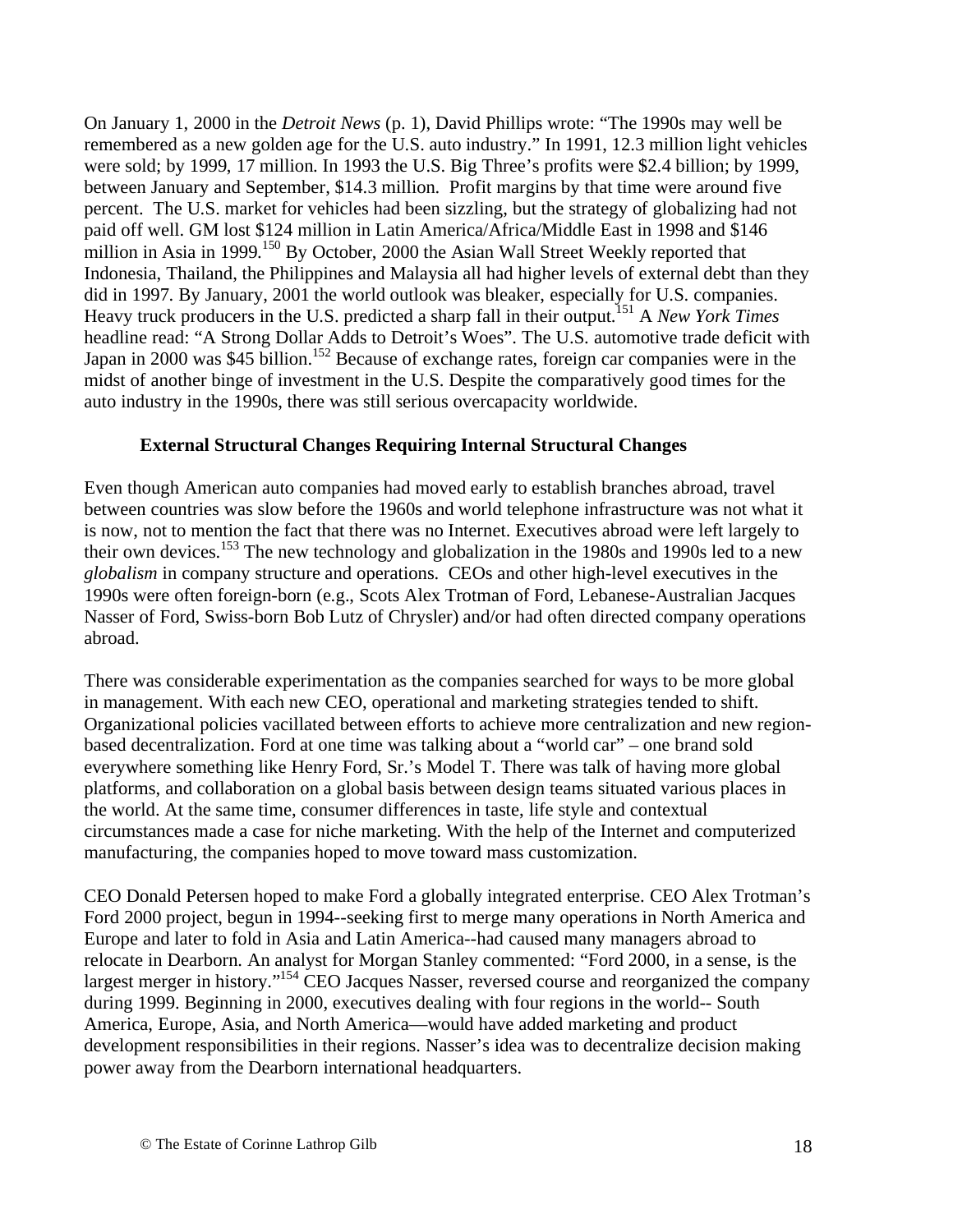In the 1970s and even more in the '80s, American car companies automated production and moved toward adopting "lean production", including just-in-time deliveries. Just-in-time delivery of parts simplified manufacturing by eliminating all non value-added operations, equipment, and resources. This included inventory materials, machines, and manpower, and activities such as moving, storing, counting, sorting, scheduling, and quality inspection. The idea was to deal with problems as they arose to maintain minimum inventories, maximum quality control, and uniform plant load. It took Information Control System software to do this, as well as changed relations with suppliers. The problems and costs of just-in-time fell disproportionately on low-end suppliers. There was less shipping by railroad boxcars and more by truck. For truckers, there were new cost problems since shipments were smaller and more frequent. New smaller and more numerous warehouses had to be deployed by suppliers or truckers. The OEMs called it lean manufacture.<sup>155</sup>

The OEMs felt they needed more cost-cutting flexibility since the market for consumer durables such as cars was subject to sharp swings up and down. Because they were locked into union contracts and commitments to a huge pool of retirees and had other fixed costs, when there was a downturn in consumer demand in the short term they felt they had to maintain production volume, cut prices, and take a cut in profits.<sup>156</sup> A longer-term solution was to devolve more responsibilities to suppliers, cutting the supplier list drastically and dividing the list into three tiers, arranged in a hierarchy. Suppliers were expected to have international buying teams for sub-parts and raw materials as the OEMs moved toward global sourcing strategies. GM hoped to coordinate purchasing of commodities on a worldwide basis. The desire was to have suppliers do more research and development and also, hopefully, to preassemble modules containing multiple parts. Ideally, suppliers would be located in an industrial park near the OEM's final assembly operations. Perhaps their workers would even come on to the floor of the final assembly plant to put all the modules together. Often, this required new plant construction in greenfields, and new kinds of labor arrangements which were difficult to achieve at the sites of old plants. (The reduction of labor costs *was* one motive for manufacturing abroad since, as a *Detroit News* editorial reported,<sup>157</sup> the average DaimlerChrysler assembly worker earned \$70,000 a year including benefits and had 37 vacation days.) The companies saw their new plants in Latin America, Asia, and Eastern Europe as an opportunity to start fresh in the new mode. This meant that the suppliers had to globalize, to have operations where they were needed in each industrial park.158 The banks, accountants, lawyers, ad agencies, and other professionals serving the car companies also felt pressure to globalize, to be able to offer on-the-spot services where needed.

Not the least of the new changes were changes in supply chain operation and in selling, financing, and the aftermarket, all affected by growing use of computers and the Internet. Supply-chain infrastructure was globalizing for many industries. This often entailed the building of new inland terminals such as that for Los Angeles ports, served by new rail, highway, and airline links. E-commerce required new warehouse deployment and also put a premium on services of companies like Fedex and United Parcel Service. By the late '90s the car companies were collaborating with suppliers to set up on-line auctions for the buying and selling of raw materials and certain parts. A majority of trade done by auto companies was intra-firm or business-to-business trade, and in January, 1998 an Automotive Exchange Network (ANX) debuted to facilitate emailing between some OEMs and their suppliers and exchange of engineering data and business files. "Ultimately, it could involve some 40,000 suppliers,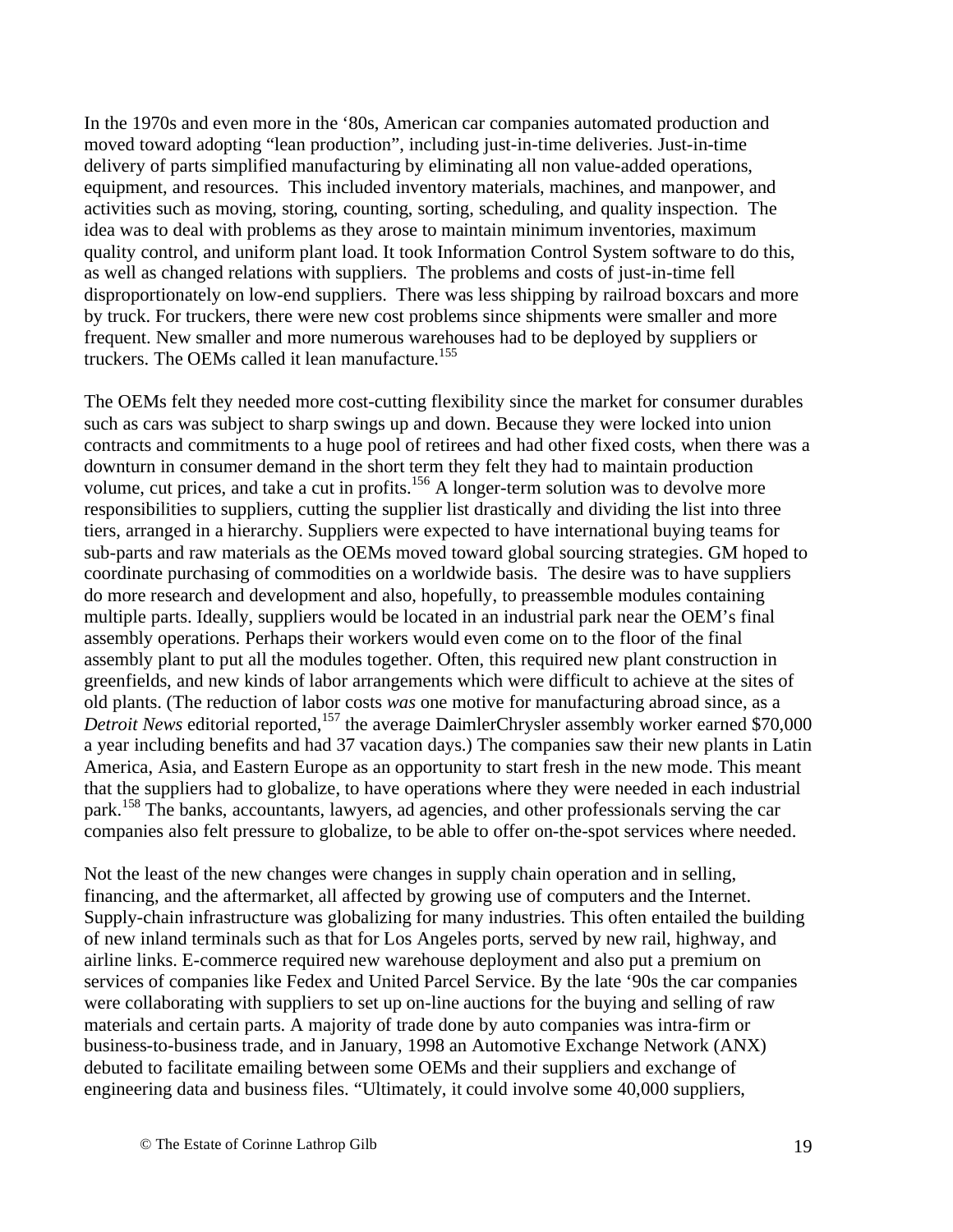dealerships, and financial services companies—practically any organization that wants to do business with the industry." In May, 2000 COVISINT was announced, involving DaimlerChrysler, Ford, GM, Renault, and Nissan. It was expected to be a unified global industry exchange which other global OEMs and major suppliers were invited to join. The vision was that it would connect sellers and buyers globally, reduce inventories and cycle times, and enable collaborative product development. Some companies chose to set up their own networks.<sup>159</sup>

The success of Dell Computer in direct selling to consumers attracted car company attention. What restrained the car companies from more widespread use of the Internet in selling was the fact that state laws often restricted this kind of selling in order to protect the more than 20,000 U.S. dealers.<sup>160</sup> The hoped-for mass customization was impeded, the companies claimed, because their outdated U.S. factories were not flexible enough to deal with real-time Internet orders. Newer American factories in Asia and Latin America could be designed to be more flexible. GM was testing use of the Internet for selling in Taiwan, England, Australia, Brazil, and China. In 1994 in Japan Aucnet was auctioning about 150,000 vehicles a year to dealers. Volvo, a Swedish car company, began a test program in Brussels in July, 1998 to allow customers to order vehicles directly from the factory on the Internet. Because many countries were struggling with the problem of how to censor the email and website content that came in from other countries, some--such as China with its C-Net--were planning to develop their own Internets, which might create new problems for globalized foreign companies. The OEMs and major suppliers were adopting standardized enterprise resource planning computer software programs.<sup>161</sup> "When Giants Collide. Megamergers Face an Invisible Threat: Incompatible IT" was the title on a *Computerworld* magazine insert on September 12, 1998.

While the American companies inspired awe or fear because of their size, they felt beleaguered by rapid change. When the European Union's new currency, the euro, went into effect on January 1, 1999, the British did not participate. The euro was intended to be the beginning of the end of the dollar's hegemony, but between the time the euro was launched and June, 2000 the dollar appreciated 20 percent against the euro and rose sharply against the pound. (The U.S. Treasury Secretary had a strong dollar policy between 1995 and 1998.) The euro's value in exchange for the dollar and the pound sterling became so depressed that Ford felt compelled to close down car making at its large plant at Dagenham near London, and Nissan's CEO warned that the model Nissan plant in northeast England might have to close. After the 1997-1998 meltdown in Asia, the exchange value of Asian currencies was growing only modestly. On June 2, 2000 the *Financial Times* reported that increased cross-border mergers and acquisitions had "added to the inscrutability of currency movements since their effect on currencies depend[ed] partly on whether the transaction [was] financed by cash or shares."<sup>162</sup>

Although public protests against globalization were mounting at the turn of the millennium, and although the car companies knew all too well the pitfalls of manufacturing abroad (it had not been a bed of roses, but production at home was no picnic either), they were not going to (could not) pull back to manufacture solely within American boundaries. For economies of scale, global reach had been part of their structure from the beginning. The auto companies by the turn of the millennium were too deeply imbedded in global financial systems and global infrastructure to reverse course. Yet, they knew all too well that there would be further problems.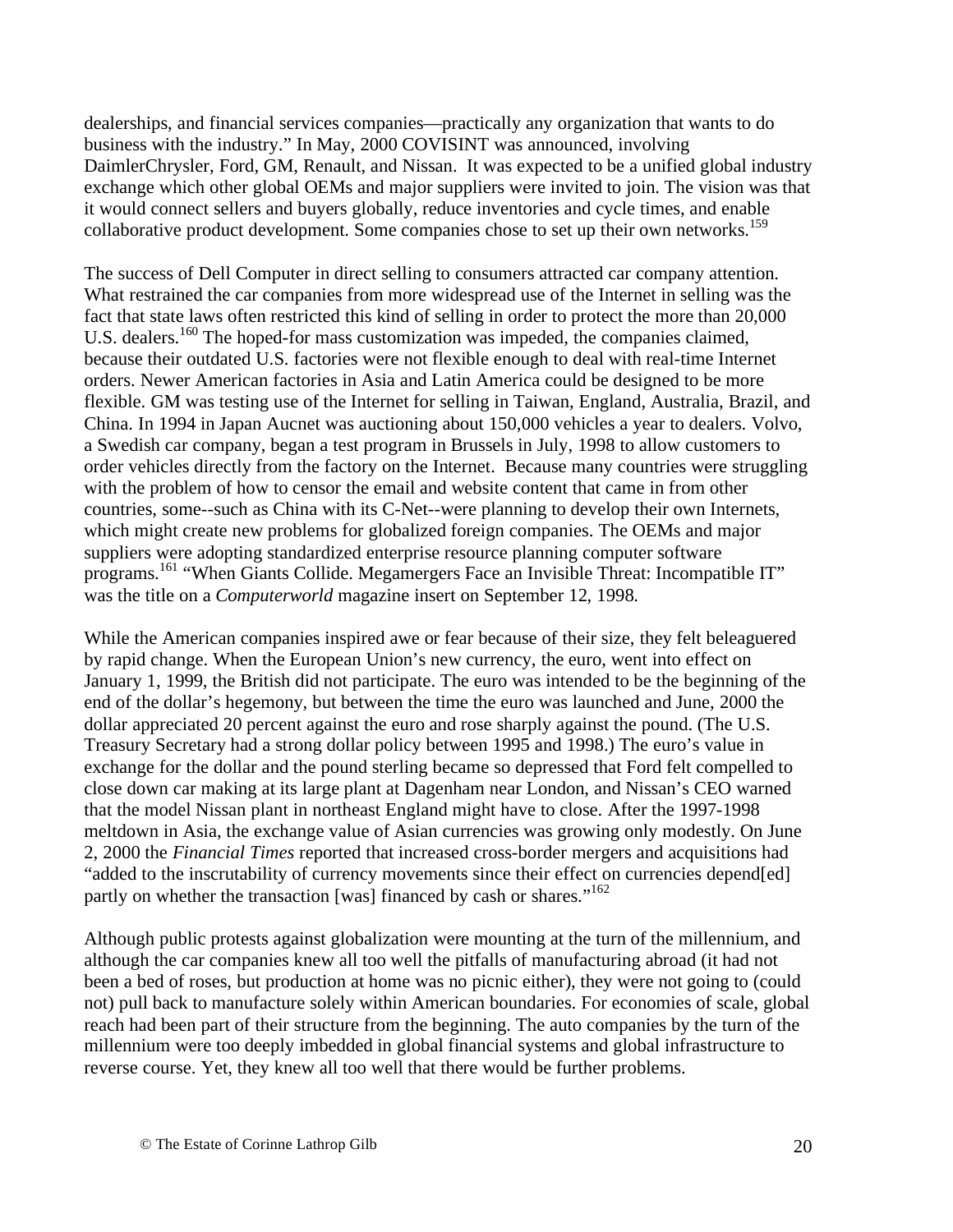#### **ENDNOTES**

<sup>1</sup> *New York Times, January 18, 2001: B1. The drop in GM's fourth-quarter revenues included a one-time* loss of \$939 million for the phasing out of GM's Oldsmobile division. See also Rhoda Miel, "Carmakers tightening their belts in 2001," *Automotive News*, 1/15/01: 36X. In the fourth quarter of 2000, GM lost \$882 million in Europe, \$254 million in Latin America, \$107 million Asia Pacific, and \$16 million in Latin America/Africa/Middle East. Hughes' profits were \$1 billion. *Detroit Free Press*, 1/18/01: E1, E3. *Automotive News*, 2/5/01: 1, 116. 2

<sup>2</sup> Peter Dicken, *Global Shift, The Internationalization of Economic Activity*, 2<sup>nd</sup> ed. (London: Paul Chapman, 1992): 268.

<sup>3</sup> Micheline Maynard, *Collision Course. Inside the Battle for General Motors* (New York: Birch Lane Press, 1995): 8.

4 *Detroit News*, 3/24/00: 2A; *Detroit News and Free Press*, 3/25.00: 1A, 9A. (I wish to thank Ralph Pezda for keeping me abreast of news in Detroit in the last half of the '90s.) Maynard: 15; Stan Luger, *Corporate , Power*.*American Democracy, and the Automobile Industry* (Cambridge: Cambridge University Press, 2000): 189; *Automotive News* commented 12/4/00: 20 that DaimlerChrysler stock prices had more than halved since early 1999. On the clash of cultures in DaimlerChrysler see *Automotive News*, 12/6/99: 1, 32; Schrempp's comments in *Automotive News Europe*, 11/20/00: 23. By 12/00 shareholders were pressuring Schrempp to quit. *Automotive News Europe*, 12/4/00: 1, 4.

*Detroit Free Press*, 12/7/99: 1A, 2A; *Detroit News*, 3/24/00: 1A; Maryann Keller, *Rude Awakening. The Rise, Fall, and Struggle for Recovery of General Motors* (New York: HarperPerennial, 1989): 205, 168, 169. On 8/3/98: 101, Automotive News quoted John Fiedler of auto supply company Borg-Warner: "I think our stock market has not given the U.S. auto industry any credit at all for what has happened in the last five years, for the stability of our companies. None of our P/E ratios are what they ought to be. That's an inequity that is going to catch up with us."

<sup>6</sup> *New York Times*, 11/7/99: Sec. 3, 1. 7

 $<sup>7</sup>$  Jon Pepper in *Detroit News*: 12/10/99: 14A.</sup>

<sup>8</sup>The Ford family had special voting privileges because of its holdings in Class B stock shares. To retain its privileges, the family had to retain 33.7 million shares of Class B voting stocks. By the year 2000, Henry Ford's two surviving grandchildren, Josephine F. Ford and William O. Ford, Sr., were in their mid70s. In midApril arrangements more made so that the family would have \$1.42 billion of common stock to sell, to cover possible estate taxes, without touching the family holdings of Class B stock. *New York Times*, 4/15/00: B3.

 $9^9$ Murphy: 747.

 $\overline{a}$ 

10Krish N. Bhaskar, *The Future of the World Motor Industry* (London: Kegan Page, 1980); --, *The Future of the UK and European Motor Industry (Bath: Sewells, 1983).* <sup>11</sup>Heinz Weichrich and Harold Koontz, *Management; a Global Perspective*, 10<sup>th</sup> ed. (New York: McGraw-

Hill, 1993): 705.

12See, for example, Barry Bluestone, Bennett Harrison, and Lawrence Baker, *Corporate Flight: The Causes and Consequences of Economic Dislocation* (Washington, D.C.: Progressive Alliance, 1981). 13Lawrence R. Gustin, *Billy Durant, Creator of General Motors* (Flushing, Mich.: Craneshaw, 1984): 85-

86. Ford R. Bryan, *Beyond the Model T, The Other Ventures of Henry Ford* (Detroit: Wayne State

University Press, 1990): 152-161. Thomas O'Brien, *The Century of U.S. Capitalism in Latin America*  (Albuquerque: University of New Mexico Press, 1999): 126.

<sup>14</sup>See section on "Trade and Commerce", under the heading of "British Empire", *Encyclopædia Britannica* (Chicago: 1952): 190-194; John Dunning and Peter Robson (eds.), *Multinationals and the European Community* (Oxford: Basil Blackwell, 1988).<br><sup>15</sup> "Sir Percival Lea Dewhurst Perry" in Ford R. Bryan, *Henry's Lieutenants* (Detroit: Wayne State

University Press, 1993): 227-233.

16 Alfred D. Chandler, Jr., *Scale and Scope. The Dynamics of IndustrialCapitalism* (Cambridge: Belknap Press of Harvard University Press, 1990): 209; Dicken: 298; Thomas O'Brien, *op.cit.*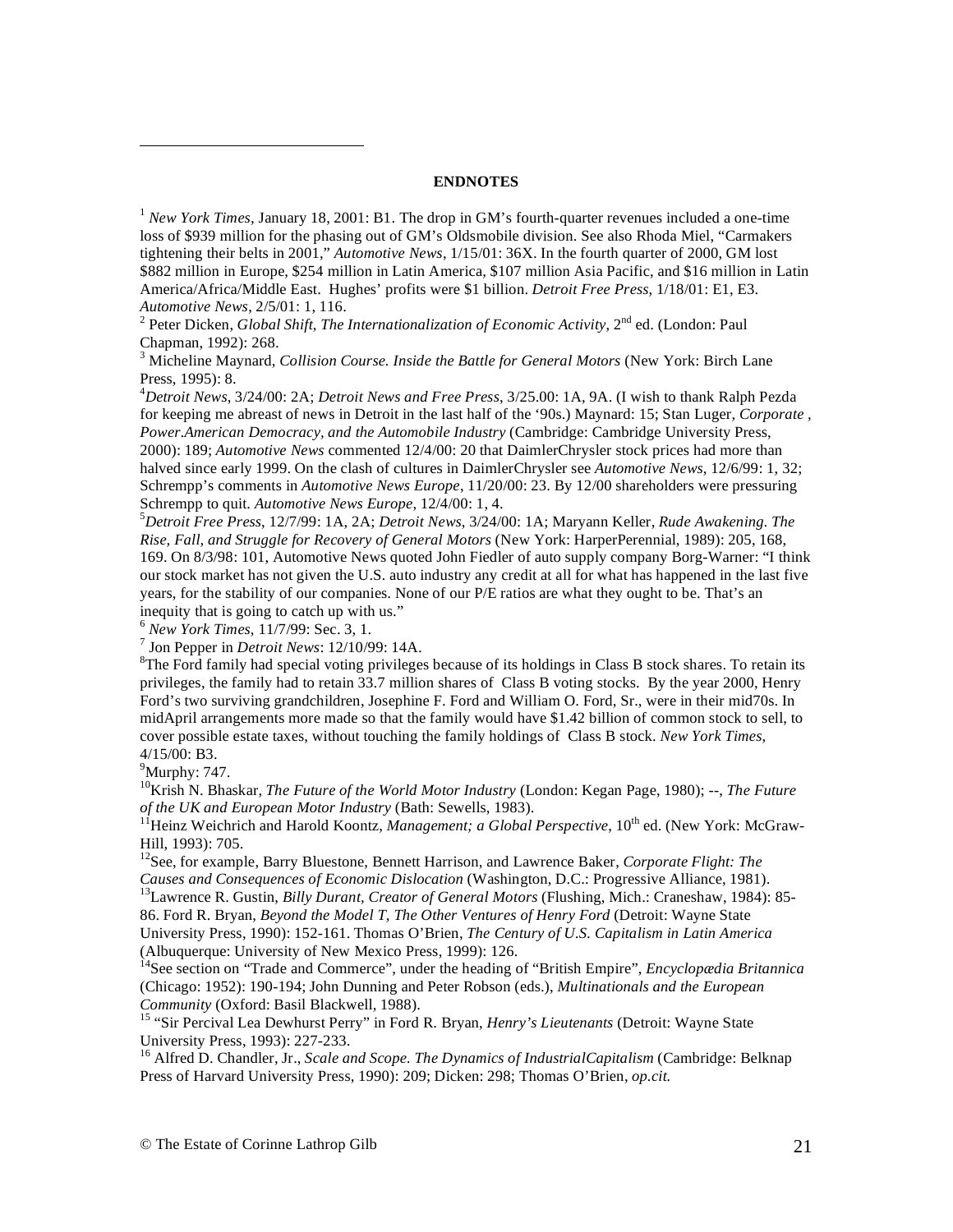17 Bryan, *Henry's Lieutenants*: 231; Richard O'Brien, *Global Financial Integration. The End of Geography*  (London: Pinter, 1982).

<sup>18</sup> See Peter O'Brien and J. Felix Lobo Allen, *International Industrial Restructuring and the International Division of Labour in the Automotive Industry* (Vienna: UN Industrial Development Organization, 1984).<br><sup>19</sup>Automotive News, 9/27/93: 37.

<sup>20</sup>Johannes Werner, *Automotive News*, 9/27/93: 37.<br><sup>21</sup>John de Dengly, "Tracing Brazil's History", *Automotive News*, 11/26/84: 62.<br><sup>22</sup> Roy C. Smith, *The Global Bankers* (New York: Penguin, 1989): 263.<br><sup>23</sup> Michael E.

Kensington Publishing/Zebra Books, 1984): 294.

26Manuel Castells, *The Informational City. Information Technology, Economic Restructuring and the Urban-Regional Process* (Oxford: Basil Blackwell, 1989): 326. 27Weihrich: 13.

28 David Held, Anthony McGrew, David Goldblatt, and Jonathan Perraton, *Global Transformations: Politics,* Economics*, and Culture* (Stanford: Stanford University Press, 1999): 201.

<sup>29</sup> Held et al.: 202.<br><sup>30</sup> Bank for International Settlements, *Recent Innovations in International Banking*, 1986.

<sup>31</sup> Paul Volcker in Volcker and Toyoo Gyohten, *Changing Fortunes, The World's Money and the Threat to American Leadership* (New York: Times Books, 1992): 190.<br><sup>32</sup> Smith, *Global Bankers: 274*.<br><sup>33</sup> Smith: 301.<br><sup>34</sup> Trachte and Ross: 200.

35 Smith, *GlobalBankers*: 263. 36 Porter: 161.

37 Hayes: 110.

38 Trachte and Ross: 201; Luger, *Corporate Power*: 43; Hayes: 110.

 $^{39}$  Gyohten in Volcker and Gyohten: 131.<br> $^{40}$  *Ibid*: 132.

<sup>41</sup> Ibid.: 153.<br>
<sup>42</sup> Ibid.: 156.<br>
<sup>43</sup> Ibid.: 154.<br>
<sup>44</sup> Ibid.: 156.<br>
<sup>45</sup> Ibid.: 162.<br>
<sup>45</sup> Ibid.: 162.<br>
<sup>46</sup> Motor Vehicle Manufacturers' Assn.: however, in the third quarter of 1979 when Ford lost \$300 billion in the U.S., its worldwide operations gained \$103 million (*Detroit Free Press*, 11/15/79). In 1979 and 1980 Ford in the U.S. got loans from its English and German subsidiaries (*Wall Street Journal*, 6/25/80 and 6//27/80: 22).

<sup>47</sup>Trachte and Ross: 201; Luger: 43.

<sup>48</sup> *Automotive News*, 3/26/97: 4.

<sup>49</sup>*Automotive News*, 11/8/99: 24L. 50 *New York* Times, 3/23/00: C1, C25; Detroit *News*, 4/7/98: 3B; 5/7/98: 3B; 6/3/98: 3B; 7/2/98: 3B; *Detroit Free Press*, 2/21/94: 11F. *Automotive News*, 5/2/94: 20; 12/28/92: 33. Smith, *Global Bankers*: 81. In May, 2000 DaimlerChrysler agreed in principle to buy 34 percent of Mitsubishi Motors (*New York Times*, 11/26/00: 11). In 2000 GM acquired 20 percent of Fiat Auto while Fiat acquired 5.1 percent of GM (*Financial Times Auto*, 6/14/00). See also story from *Automotive News Europe*, 7/30/00 at autonewseurope.com/stories/anecwagoner703.htm. For other details on ownership stakes and joint ventures see Walter Adams and James W. Brock (eds.), *Structure of American Industry*, 9<sup>th</sup> ed. (Upper Saddle River, N.J.: Prentice Hall, 1995).

51 *Automotive News*, "Automotive World News", 9/6/82: 15.<br>
<sup>52</sup> *Automotive News*, 12/26/94: 10.<br>
<sup>53</sup> *Detroit News*, 5/7/98: B1.<br>
<sup>54</sup> *Wall Street Journal*, 6/?/80.<br>
<sup>55</sup> Trachte and Ross: 205.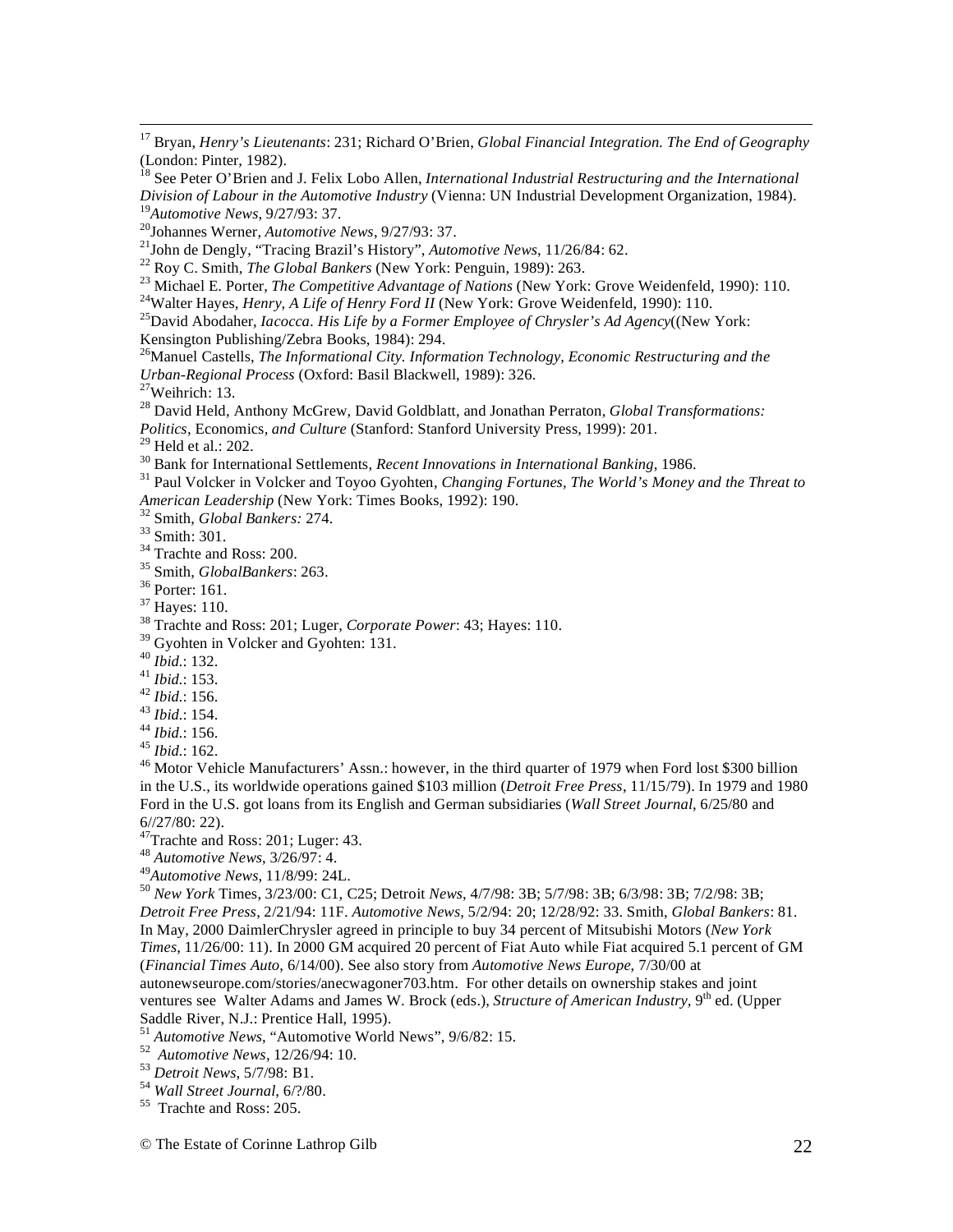<sup>59</sup>*Ibid.*: 193. 60*Ibid.*: 197. 61*Ibid.*: 191. 62*Ibid.*: 175, 194. See U.S. Department of Transportation, The U.S. Automobile Industry, 1980, Report to the President from the Secretary of Transportation," 1/81; *Business Week*, 11/9/81: 106-107. 63 Gyohten in Volcker: 248.

 $^{64}$  Gyohten in Volcker: 249.<br> $^{65}$  Volcker in *ibid*.: 179..

<sup>66</sup> Ibid.: 239.<br><sup>67</sup> Ibid.: 170.<br><sup>68</sup> Ibid.: 198.<br><sup>69</sup> Rob Vos, *Debt and Adjustment in the World Economy* (Basingstoke: Macmillan, 1994): 140.<br><sup>70</sup> Volcker in *ibid.*: 197-198. For general background see Christian Suter

*Economy, Foreign Loans, Financial Crises and Debt Settlements, 1820-1990* (Boulder: Westview Press,

1992).<br><sup>71</sup> Automotive News, 1/31/83: 8; "Peso crisis unsettles Mexican auto industry," Automotive News, 9/13/82.  $^{72}$  Automotive News, 2/9/87: 2; in 1978-1979 about 362,000 vehicles a year were sold in Mexico and Ford<br>and GM were expanding their plant capacity there. Detroit Free Press, 5/4/79: C9.

<sup>73</sup> Automotive News, "100 Events That Made the Industry",  $6/26/96$ : 140.<br><sup>74</sup> New York Times, 2/15/85: 31; 12/7/86: 1. Detroit News, 2/24/84: 6A, 3/22/85: 5B; Business Week,

 $2/26/85$ : 44.<br> $75$  Smith, *Global Bankers*: 221.

<sup>76</sup> Smith, *Global Bankers*: 52.<br><sup>77</sup> Smith, *Global Bankers*: 283.<br><sup>78</sup> Smith, *Global Bankers*: 112.<br><sup>79</sup> Smith, *Global Bankers*: 163, 165, 181.<br><sup>80</sup> Smith, *Global Bankers*: 10.<br><sup>81</sup> Dicken: 49.

82 Jim Mann, *Beijing Jeep. How Western Business Stalled in China* (New York: Touchstone, 1990).

Richard Child Hill, "Comparing Transnational Production Systems: The Automobile Industry in the USA and Japan," *International Journal of Urban and Regional Research*, 13 (3) (September, 1989): 462-480;

this quote,  $462$ ).<br><sup>83</sup> Volcker in *ibid*.

<sup>84</sup> Smith, *Global Bankers*: 237; *Automotive News*, 1/18/87: 521.<br><sup>85</sup> Volcker in *ibid*.: 240.<br><sup>86</sup> Volcker in *ibid*.: 242.<br><sup>87</sup> Volcker in *ibid*.: 244.<br><sup>88</sup> Volcker in *ibid*.: 235.

89 Volcker in *ibid.*: 246.

90 Doron Levin, *Behind the Wheel at Chrysler. The Iacocca Legacy* (New York: Harcourt Brace, 1995): 173.

<sup>91</sup> *Business Week*, 4/22/85: 174; *Automotive News*, 722/85: 3 on a bill in the U.S. Congress to place a 25 percent tariff on imports from Japan.

<sup>92</sup> *Business Week*, 4/25/88: 92.

<sup>93</sup> Gyohten in Volcker: 271. At the 1988 Automotive News World Congress, Albert T. Warner, director of the U.S. Department of Commerce, said: "With a relationship of yen to dollar of 125 to 130, Japanese manufacturers turned to foreign countries as sources for parts and vehicles to be sold in Japan…It also turned the Japanese to manufacture of larger higher margin cars." Reprinted in *Automotive News*, 9/5/88: E26.

<sup>94</sup> Gyohten in Volcker: 269.

<sup>95</sup> Volcker: 259.

 <sup>56</sup> Held et al., *Global*: 202. 57 Volcker in *ibid.*: 190. 58 *Ibid.*: 194.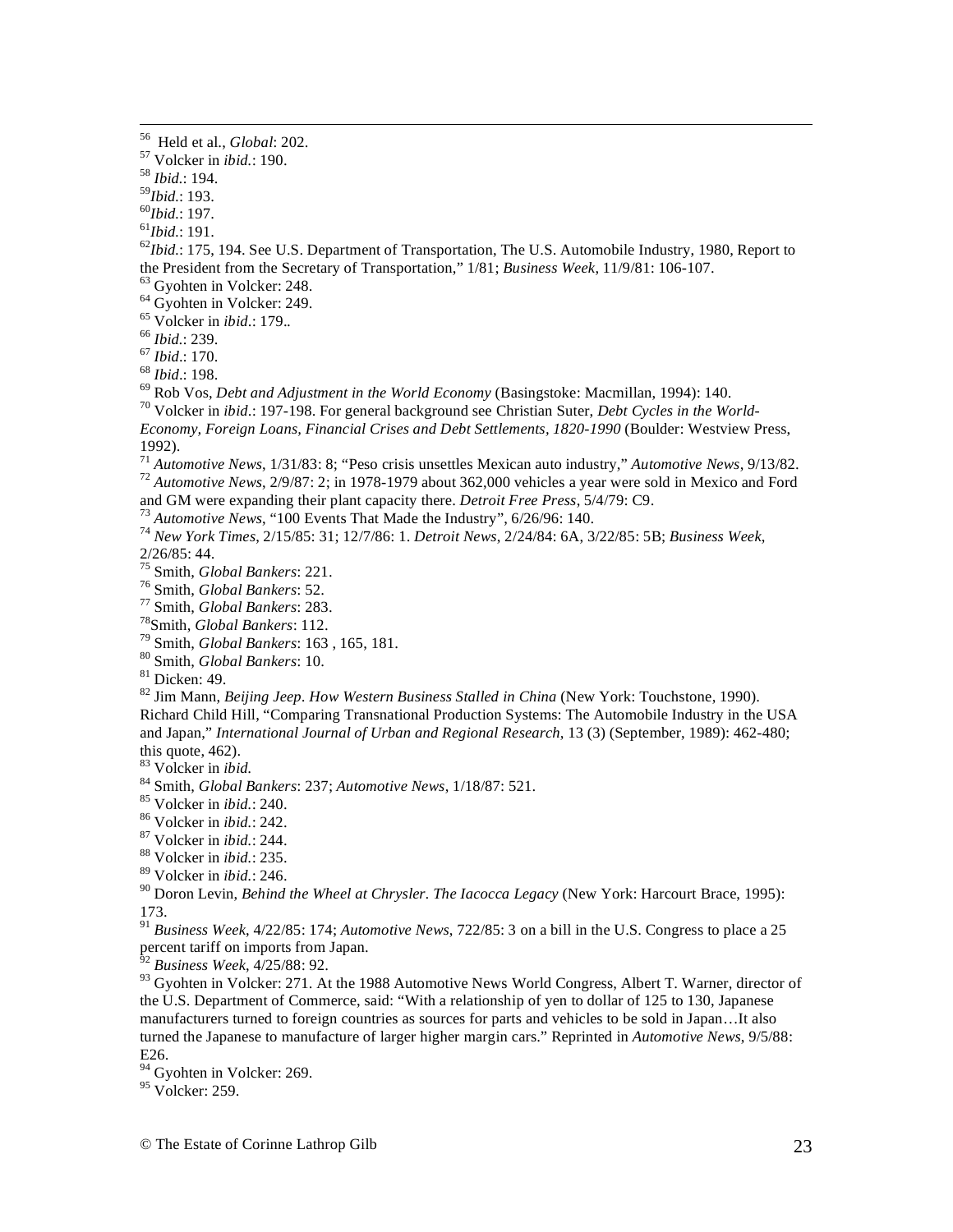96Gyohten in *ibid*.: 269; Barbara Marga Weiss, "Host Company Perspectives on Foreign Investment," paper for ISA conference, 3/00: 13.

<sup>97</sup>Gyohten in *ibid*.: 222.<br><sup>98</sup>Gyohten in *ibid*.: 221.

<sup>99</sup> Gyohten in *ibid.*: 217; on Mexico, *Automotive News*, 9/27/93: 37.<br><sup>100</sup> Gyohten in *ibid.*: 222.<br><sup>101</sup> Gyohten in *ibid.*: 219.<br><sup>102</sup> Volcker: 254.<br><sup>103</sup> Gyohten: 257.<br><sup>104</sup> Gyohten in *ibid.*: 269.<br><sup>103</sup> Will Slat

130.<br> $106$  Gyohten in *ibid.:* 268.

<sup>107</sup> Slatyer, *Trading*: 130.<br><sup>108</sup> Smith, *Global Bankers*: 46.<br><sup>109</sup> Smith, *Global Bankers*: 189.

<sup>110</sup> New York Times Magazine, Part 2, "The Business World",  $9/23/90$ : 28; Business Week,  $3/28/88$ : 78.<br><sup>111</sup> Automotive News,  $5/15/89$ : 45. On GM in 1987, *Detroit Free Press*,  $5/17/87$ : 1A, 14A.<br><sup>112</sup> Richard Worthi 2000): 40 citing World Bank, *World Development Report, 1998/1999* (New York: Oxford University Press, 1999); and…*1993* (New York: Oxford University Press, 1993). Worthington's data from pre1989 are from Ankie Hoogvelt, *Globalization and the Postcolonial World* (Baltimore: Johns Hopkins Press: 1977): 71.<br><sup>113</sup> DeAnne S. Julius, *Global Companies and Public Policy* (London: Pinter, 1990).<br><sup>114</sup> Held: 251.<br><sup>115</sup> Glenn E. Cu

of Congress, 1998): 352.<br><sup>116</sup> Financial Times, 9/3/98: IV.

<sup>117</sup> Daniel Howes, *Detroit News*, 1/9/99: B1; *Automotive News*, 9/19/94: 30, 9/28/98: 17; 12/19/94: 4; 7/17/00: 1; *Automotive News International*, 1/00: 10; 7/17/00: 1.

<sup>118</sup> Howes, *ibid.*; *Automotive News*, 12/7/92: 4; 5/8/95: 29; 11/7/94: 2; 7/17/00: 16; *Detroit News*, 5/24/98: C1, C3.<br><sup>119</sup> Automotive News. 5/27.96: 8

<sup>119</sup> *Automotive News*. 5/27.96: 8 120 *Automotive News*, 11/18/93: 48; 12/4/95: 2; 8/4/97: 3; 2/8/94: 34; 5/10/93: 4; *Detroit News*, 8/4/95: 1B; 7/5/98: C1, C3; 5/26/98: B1, B2.<br><sup>121</sup>Journal of Commerce, 3/17/94: 3A; Detroit News, 8/4/95: 1B.

<sup>122</sup>Detroit News, 8/4/95: 1B; *Automotive News International*, 10/99: 5, 28; 1/00: 15. Philippe F. Delhaise, *Asia in Crisis, the Implosion of the Banking and Finance System* (Singapore: John Wiley and Sons, Asia, 1998).<br><sup>123</sup>Automotive News, 4/2/93: 4.

124<br><sup>124</sup>Automotive News, 7/13/98: 46.<br><sup>125</sup> Automotive News, 5/20/96: 46; 6/24/96: 33; 7/4/95: 41; *Detroit News, 7/5/98: 30; Asian Wall Journal Street Weekly*, 11/6-12/00: 2. John Wiley, Vehicle Chief Engineer of GM's China Project Team, "Bringing GM's Global Manufacturing Strategy to Shanghai," remarks to University of Michigan Management

Briefing Seminar, Traverse City, Michigan, 8/8/00. *Automotive News*, 5/26/97: 1, 53; 1/4/88: 56. <sup>126</sup>Eric Ramstetter, "Measuring the Size of Foreign Multinationals in the Asia Pacific," in Grahame Thompson (ed.), *Economic Dynamism in the Asia Pacific* (London: Routledge, 1988), cited by Held: 253. *Financial Times*, 4/24/00: 16: The car industry had about 25 percent overcapacity worldwide.<br><sup>127</sup> Held: 253.<br><sup>128</sup> Held: 253.<br><sup>129</sup> Automotive News, 11/18/85: 1.

<sup>130</sup> *Mexico Business. The Portable Encyclopedia for Doing Business in Mexico* (San Rafael, CA: World Trade Press, 1994): 7.<br><sup>131</sup> Automotive News, 10/4/93: 3; 5/30/93; 9/27/93: 37.

<sup>132</sup> Held: 213 citing Grabel: 195; see also John Manzella, *Mexico and NAFTA: The Real Impact* (Journal of Commerce, 1994): 165.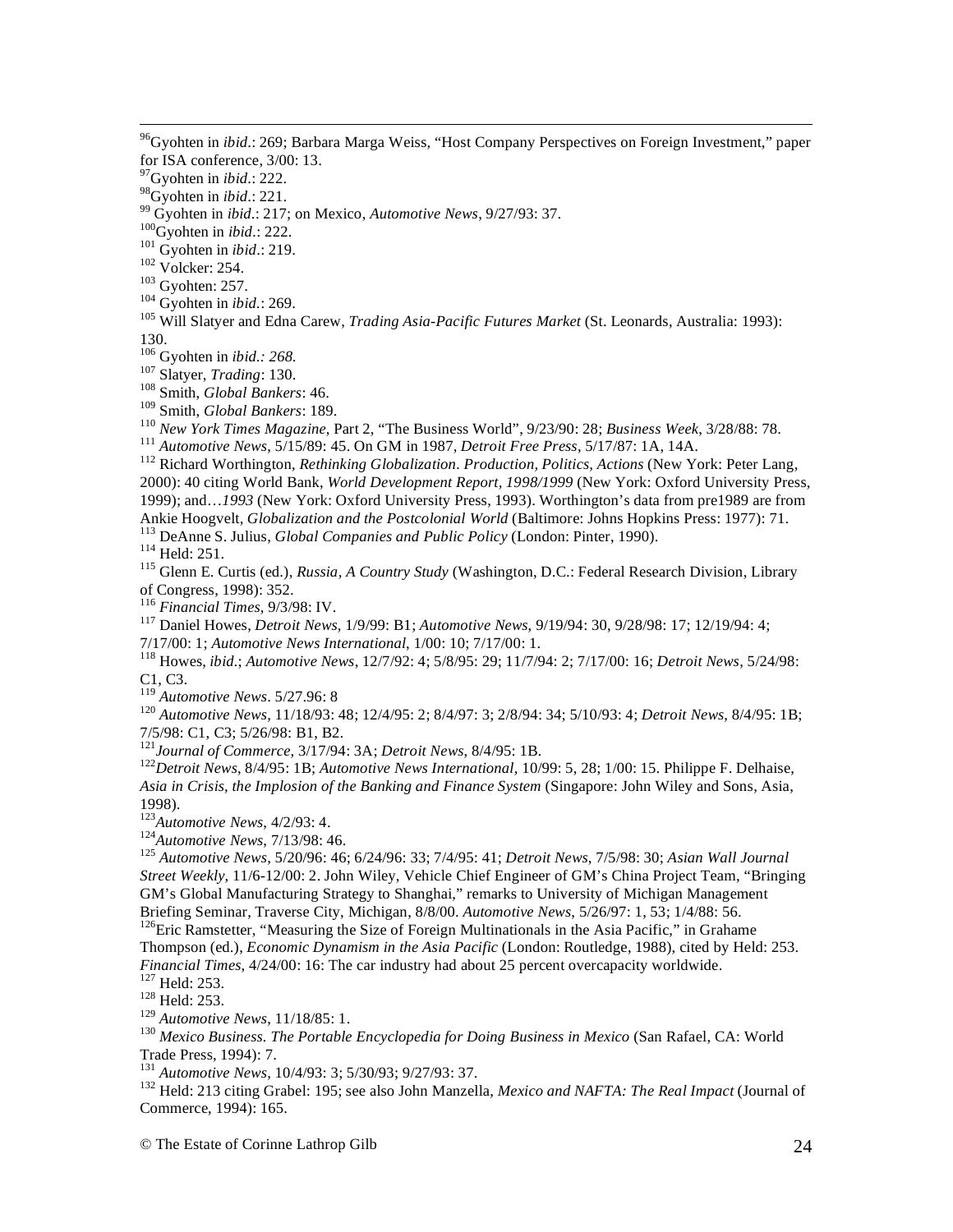133 *Automotive News*, 2/27/95: 1, 33; 1/9/95: 4; 3/27/95: 44; 3/18/96: 29; 1/26/98: 38. West European sales also fell sharply in 1973 (*Automotive News*, 3/2/94: 18). In 1996 the Mexican minimum wage was 29 cents an hour, but Chrysler's Mexican plants were paying \$2 to \$6 an hour (*Automotive News*, *12*/16/96: 36). See Stephen J. Randall and Herman W. Konrad (eds.), *NAFTA in Transition* (Calgary: University of Calgary

Press, 1995)<br><sup>134</sup> Financial Times, 3/24/00: III; Automotive News, 5/30/94: 50; 7/29/96: 28.

<sup>135</sup> Financial Times, Survey, 9/25/98: I, IV.<br><sup>136</sup> The Economist, 9/5/98: 60; Automotive News, 7/12/99: 91; 8/26/96: 43; 8/8/94: 3, 41.<br><sup>137</sup> Gomez of Delphi at Economist Automotive conference.<br><sup>138</sup> Detroit News, 7/19/

<sup>140</sup> Thierry P. Ogier in *Journal of Commerce*, 6/22/99: 15.<br>
<sup>141</sup> Financial Times Survey, 3/24/00: III.<br>
<sup>142</sup> Asian Wall Street Journal Weekly, 9/21/98.<br>
<sup>143</sup> UNCTAD, 1997: 12; Held: 256.<br>
<sup>144</sup> Detroit News, 1/27/00 *Story of the Man Behind DaimlerChrysler* (New York: McGraw Hill, 1998). The day after the merger was announced, the editorial reaction of the Detroit News was: "The merger…shows how frightened the world's automakers have become about surviving in an increasingly brutal industry." (*Detroit News*, 5/7/98: 7A). At the time he retired, Robert Eaton, Chrysler's chairman, explained that Chrysler was basically a regional player (i.e., selling primarily in North America) in a glutted marketplace. Without some kind of merger, he said, an economic downturn in North America would marginalize Chrysler and it might have the kind of near-death experience it had had in the late 1970s and early 1980s (Jon Pepper, *Detroit News*, 1/27/001A, 9A). See Bill Vlasic and Bradley E. Stertz, *Taken for a Ride. How Daimler-Benz Drove Off with Chrysler* (New York: William Morrow, 2000). *Automotive News*, 11/20/00: 1, 38, 39, 40 on "The Crisis at Chrysler". *The Economist*, 1/27/01: 59. Despite the DaimlerChrysler experience, global alliances were still sought after. *Automotive News* commented about GM in 2000: "Global alliances give the GM network 24 percent of global sales, including 30 percent in Latin America, 18 percent in Asia-Pacific, 20 percent in Europe and 30 percent in North America." At about this time, Ford acquired a new relationship with Daewoo, which sold almost 20 percent of the cars and light trucks in central Europe (28 percent of sales in Poland) and was present in the Ukraine and Uzbekistan (*Automotive News Europe*, 7/17/00: 10).

<sup>145</sup> *Automotive N*ews, 2/28/00: 32FF. See AT Kearney, "Corporate Marriage: Blight or Bliss? A Monograph on Post-Merger Integration," 1999: "58 percent [of mergers] actually destroy value. …within four years, 50 percent of all alliances (in the United States) are deemed failures."

<sup>146</sup> *Automotive* News, 7/3/00: 40; *Automotive News Europe*, 8/25/00;

www.autonewseurope.com/stories/anecwagoner703.htm. 147 On Malaysia's Proton: *Automotive News*, 6/19/95: 3, 7/22/85: 14. Also, Edmund Terence Gomez and Jomo K.S., *Malaysia's Political Economy. Politics, Patronage and Profits* (Cambridge: Cambridge University Press, 1997. China was hoping to develop a Chinese car that would be sold worldwide (*Automotive News*, 7/21/97: 30. About India, *Automotive News International*, 10/99: 5 and 1/00: 15; *Automotive News,* 12/95: 39: "Telco plans a small car for India". *Detroit Free Press*, 10/16/99: 11A; DaimlerChrysler had 75,000 workers.

<sup>148</sup> *Detroit News and Free Press*, 10/9/99: 1.<br><sup>149</sup> *Detroit News*, 1/11/00: B1; Maynard: 8. 91.

<sup>150</sup> Financial Times, 1/21/00: 13, "Asian Financial Markets": 4/28/00. During 1999 and 2000 Ford's profits exceeded those of General Motors (*Detroit Free Press*, 1/24/01): C6.<br><sup>151</sup> Jon E. Hilsenrath and Jason Booth in *Asian Wall Street Journal Weekly*, 10/23-29/00: 6. *Financial* 

*Times, 1/21/00: 13.*<br><sup>152</sup> *Automotive News, 1/1/01: 4; New York Times, 1/13/01: B1.*<br><sup>153</sup> Weihrich: 707; *Financial Times, 1/13-14/01: B1.*<br><sup>154</sup> *Detroit News and Free Press, 10/9/99: 1; 10/16/99: 11D; Automotive News,* 

2/27/95: 21i; 8/2/95: 21; 4/1/96: 22; 7/1/96: 37; 9/18/95: 1.

155 Castells: 324; Satyer, 1986: 155. 156 *Wall Street Journal*, 1/6/00: B1.

© The Estate of Corinne Lathrop Gilb 25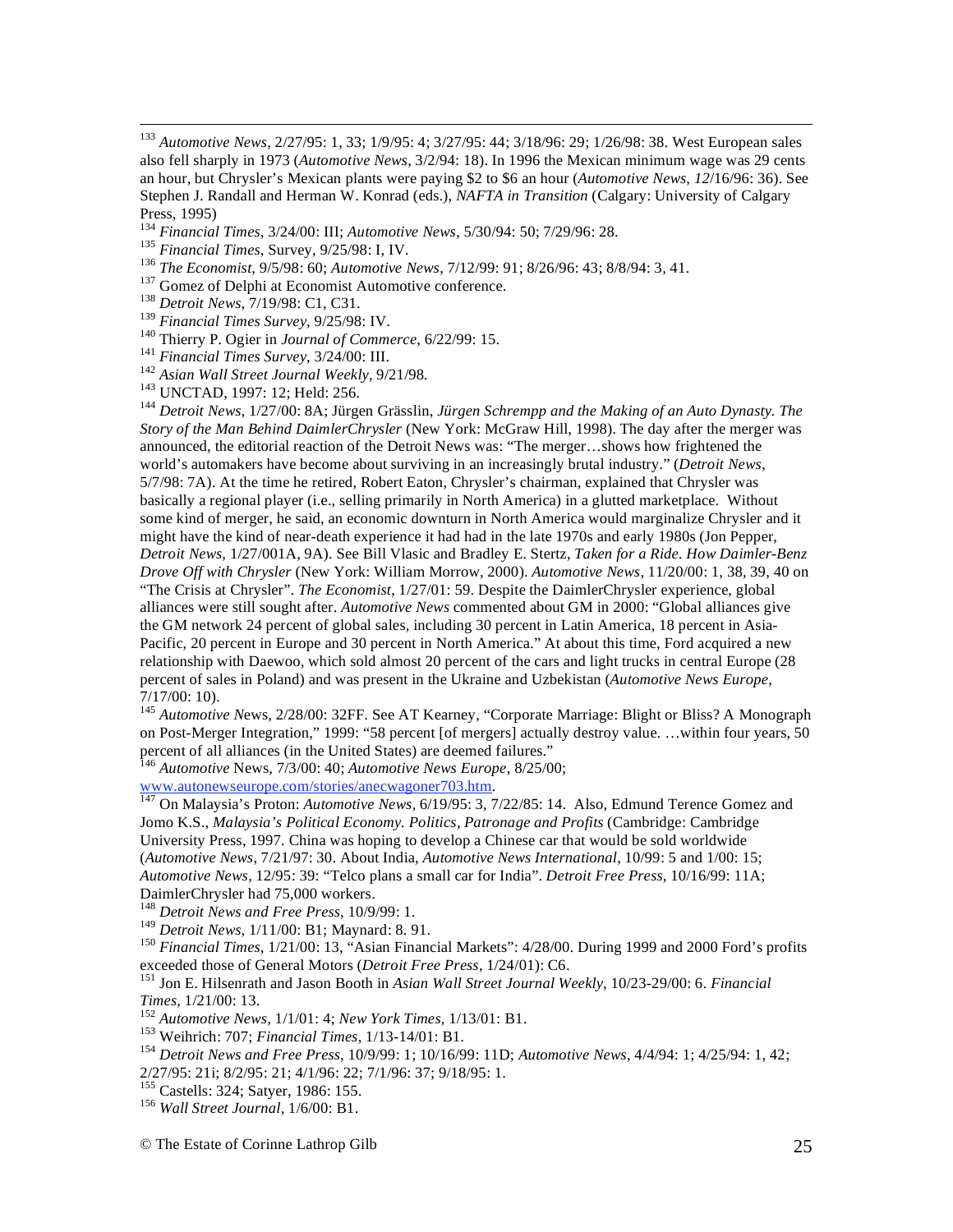157 *New York Times*, 9/17/99: 12A. Dicken: 219-220; *The Economist*, 9/5/98: 60. Automotive *News*, 4/6/98: 12; 6/5/00, 1, 26 on modular assembly at GM's Ramos Arizpe plant in Mexico. *Automotive News Detroit Extra*, 8/27/84; *Automotive News Insight*, 10/2/95: 24D; 3/16/98: 22D; *Automotive News International*, 7/3/00: 5 re the modular approach at GM's Blue Macaw plant in Gravatai, Brazil.

159Held: 263; *New York Times*, 9/17/99: 12A. About ANX see *Automotive* News, 9/14/98: 220; 6/1/98: 10. Nicholas Negroponte, *Being Digital* (New York: Knopf, 1995). "In 1972 there were only 150,000 computers in the world." By January, 2001 over half of Americans used the Internet. Trevor Stewart, "The E-Business Tidal Wave", Deloitte Touche Tohmatsu booklet, 1998: 23. AT Kearney booklet, "E-tailing Strategies for Automakers and Dealers," 1999. Ward's Auto World Supplement to Software Strategies, "The Integrated Automotive Enterprise", 6/00. Economist Intelligence Unit and KPMG International, booklet, "The e-business value chain. Winning strategies in seven global industries," 2000: 6: many suppliers to auto companies are worried about loss of profits if they move their business to new online exchanges.

For information about supply-chain and other management trends, I am indebted to several conferences: an i2 Planet conference in Las Vegas in the fall of 1998; an "Automotive and Industrial Conference" in Troy, Michigan 4/15/99; an Economist Latin American Automotive Conference 10/24-25/99 in Dearborn; the International Automotive Conference in Sunderland, England, April; 18-19, 2000; Automotive News Europe Congress, Montreux, Switzerland, 6/19-20/00; University of Michigan Management Briefing Seminars in Traverse City, Michigan, 8/7-8/00; a "Cross Border Trade" conference in Los Angeles, 1/24/25/00; several annual Automotive News World Congresses in Detroit in the 1990s. I have visited Ford factories in Dearborn, Chrysler factories in Detroit, the Nissan assembly plant and TRW supplier plant in Sunderland, and the Toyota facilities in Toyota City, Japan. Also, several GM facilities in Michigan.

<sup>160</sup>*New York Times*, 9/17/99: 12A; 1/25/01; *Wall Street Journal*, 10/25/99: B6. 161 *Wall Street Journal*, 10/25/99: B6; *Automotive News*, 9/19/94: 45e; 3/20/00: 22; *Automotive News Europe*, 6/19/00: 6, 7. Connie Lang, "General Motors Turns a Corner, Economic Crisis in Asia Steers Car <sup>162</sup> Financial Times, Survey "Foreign Exchange", 6/2/00: I, II, III.

Corinne Lathrop Gilb (professor of history emeritus) was Planning Director for the City of Detroit between 1979 and 1985 and, as such, sat on community boards with auto executives, supervised studies of the auto industry, met with envoys from the Japanese auto industry, and supervised the processing of federal and state grants for auto-related projects in Detroit. Her forthcoming book is entitled "High Tech Car Companies and the Question of Diasporas—the View from Detroit".

<sup>158</sup> On suppliers, *Automotive News*, 4/14/97: 1, 45; 8/14/95: 50; 4/14/97: 1, 45; 4/4/94: 30; 2/9/98: 4F: "OEMs, suppliers are in a modular mood."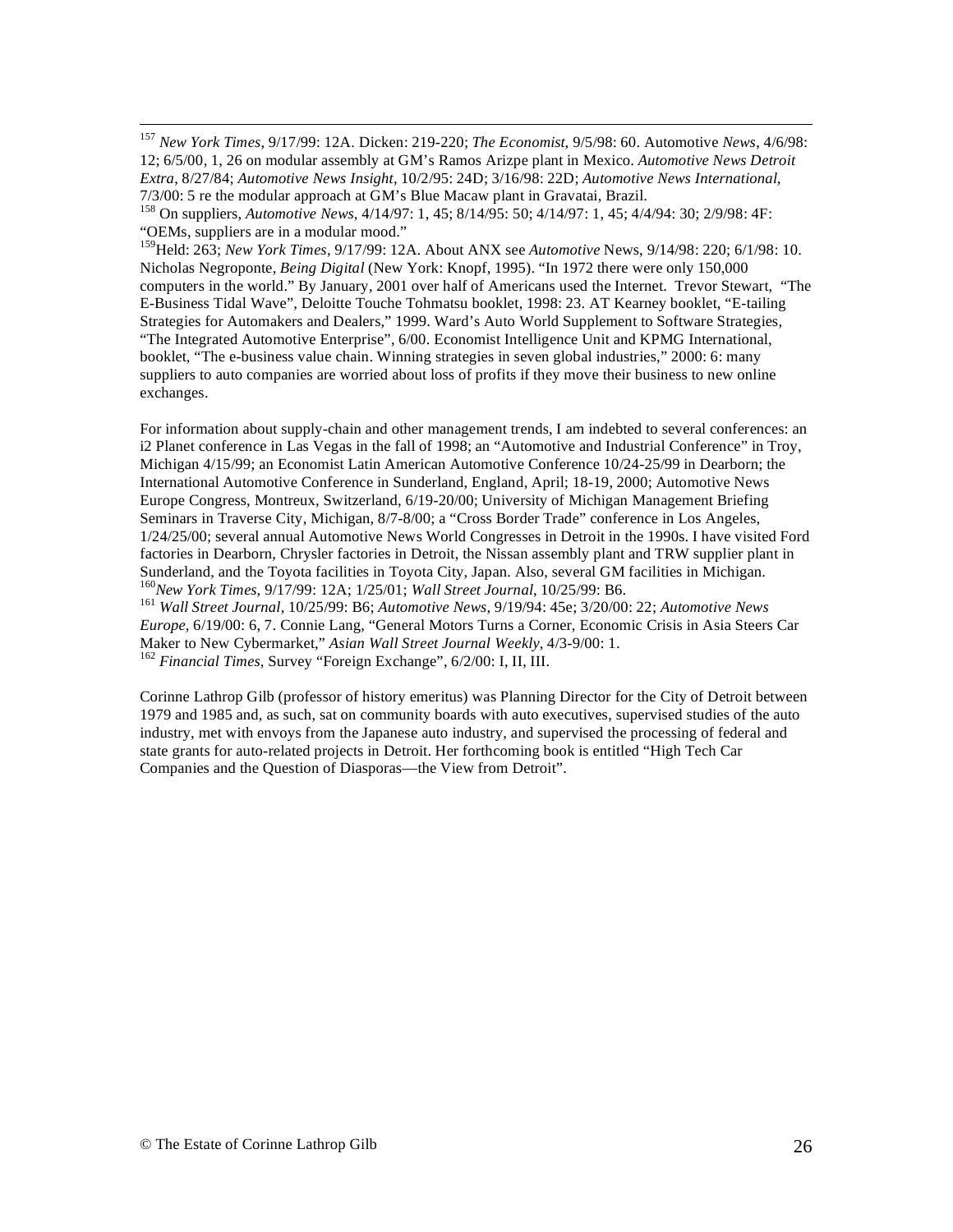$\overline{a}$